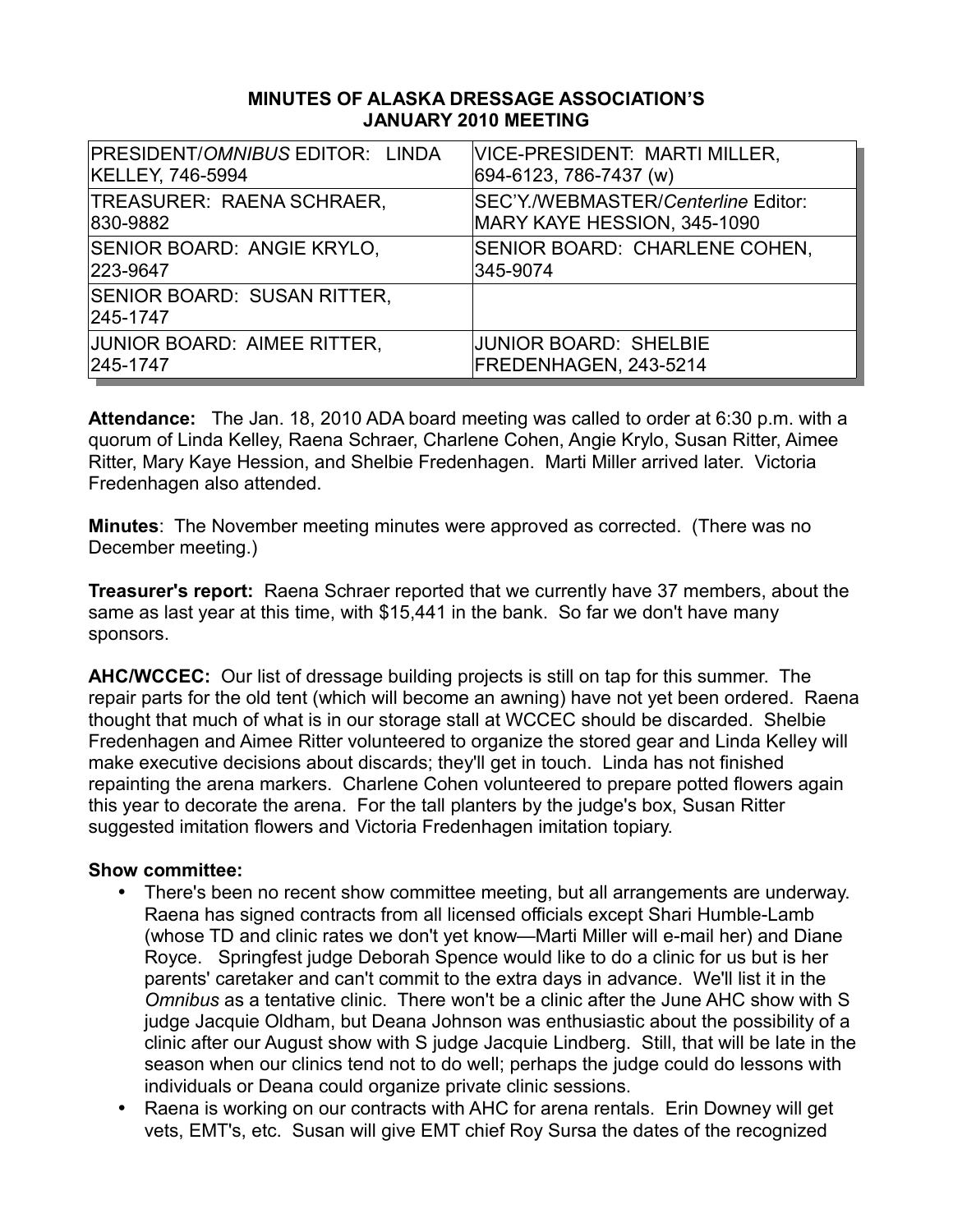shows and pass his contact information on to Erin.

- Susie Merritt wondered if she was to order ribbons for all four shows, but awards coordinator Peggy Bowker is on top of the situation. ADA will order the prizes for the AHC shows.
- Could we schedule a July schooling show for the day after the July AHC one-day show? We don't yet know what dates Lynn Paterna would prefer for her Huffman students.
- Again this year, Linda prefers to separate the ADA *Omnibus* from the AHC *Omnibus*, and the board concurred. The deadline for material will be March 20.
- We'll offer Training Level Test 1 on both days of each show, but for the higher levels Test 1 will be offered only on the first day. Prix Caprilli will be on the second day only (except for the August show, when it will be at the end of the first day).
- Deana has arranged for Natalie Lamping to judge our August 2011 show and do a clinic. Marti will issue the contract.

**USEF rules:** Mary Kaye Hession will write up ADA's proposal to add Alaska to the "Hawaii exception" in GR1035.1 (limits on repeat hires of TD's). Linda should be kept in the loop.

**New officers for 2010:** The board elected Linda Kelley as the 2010 president, Marti Miller as vice president, Raena Schraer as treasurer, and Mary Kaye Hession as secretary. Mary Kaye will fill out the USDF form listing current officers. Raena recommended we review the *Handbook* this year and consider term limits. At this year's spring meeting we'll encourage new volunteers to come forward and "apprentice" for any position that interests them.

## **Spring meeting/membership outreach:**

- Susan Ritter asked Kinley's for available lunch dates at the end of March or as late as April 18. Linda pointed out that later works better in terms of finishing the *Omnibus,* which we traditionally distribute at that meeting.
- Marti reminded us that last year we offered a one-page summary of membership and award program requirements; she or Carolyn Schultz (Marti will contact her) will present this year's version.
- People will also want to sign up for ADA and ASH programs; Linda will ask ASH's Brena Doolen if ASH signups can happen again this year. Thanks to Kerri Geppert, credit card payment are a possibility; Susan will ask Kerri to call Raena and explain what charges would be involved.
- Should we let people order ADA T-shirts at the meeting? We still have close to a dozen left; Raena recommended waiting until summer to offer them. We'd need to order 20/25 to get a discount.
- [Victoria reminded everyone that our embroiderer can't do the ADA logo. She suggested we spend \$100 to get a design our embroiderer could execute, or ask her what it would take to get the existing ADA logo used for patches transferred to or reconfigured for her machine.]
- A major spring meeting topic is the issue of low levels of vitamin A/vitamin E/selenium in Alaska horses. Linda will check whether Dr. Julie Grohs or Dr. Sammy Pittman can cover this in 15 to 30 minutes. We could provide a handout saying where supplements of these vitamins can be obtained.
- Angie Krylo suggested that supplement companies might even want to advertise in the *Omnibus* or on our website. She'll check what the *Alaska Horse Journal* charges for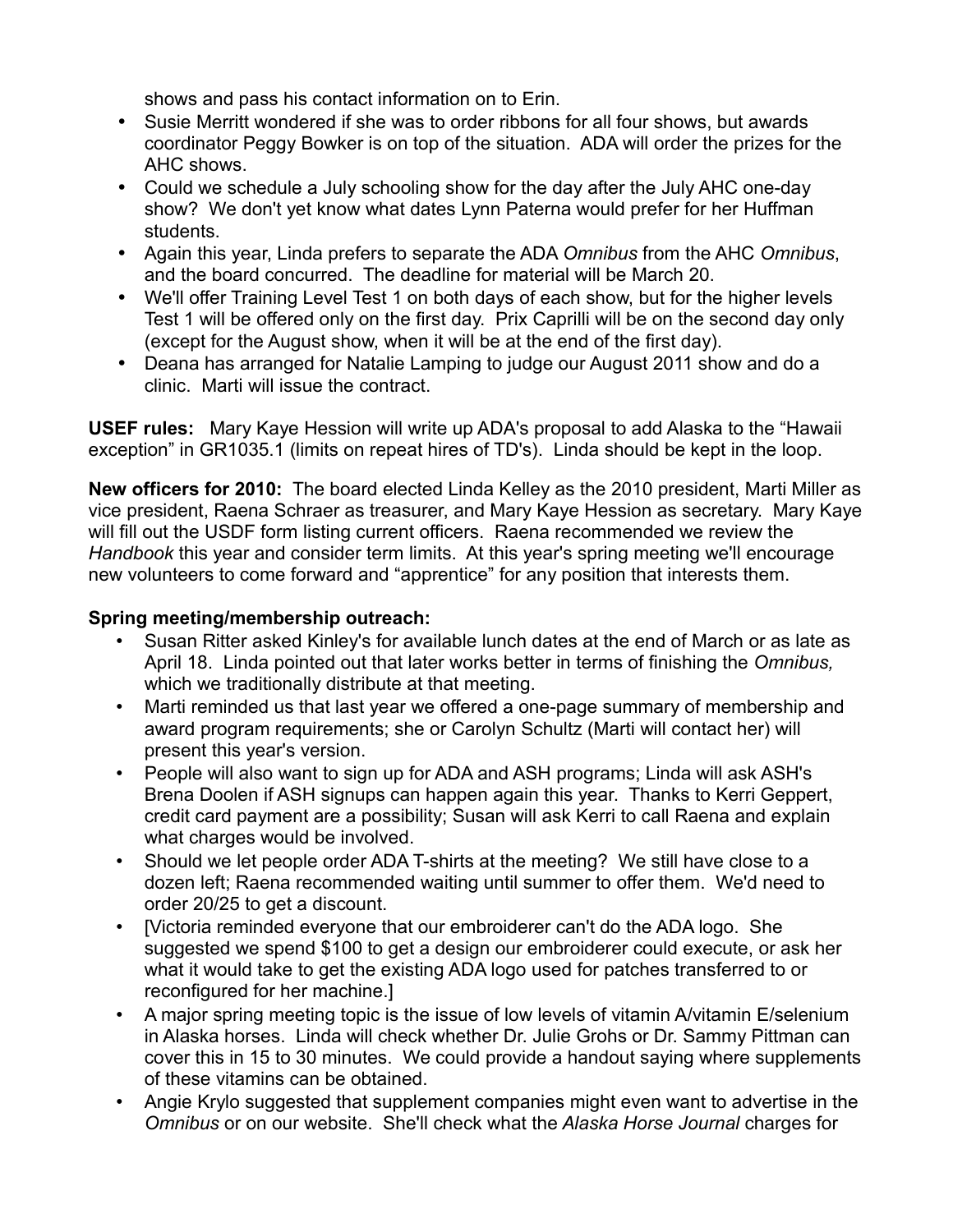ads. Suppliers might want to sponsor show championships if we compute what the ribbons and prizes cost.

- Do we need a Facebook page? We could start one and ask at the spring meeting for others to contribute, or would this be overkill that would stretch us too thin?
- Susan Ritter suggested another meeting topic: "Date" the judge! We need volunteers willing to take our judges out to dinner.

Next meeting: The meeting adjourned at 8:31 p.m. Our next meeting will be Monday, Feb. 22, 2010, 6:30 p.m. Shelbie proposed alternating Anchorage and Eagle River meeting sites during the winter. She'll look for an Anchorage meeting place for February, perhaps in Muldoon. If she can't find a place, the fallback is Jitters in Eagle River.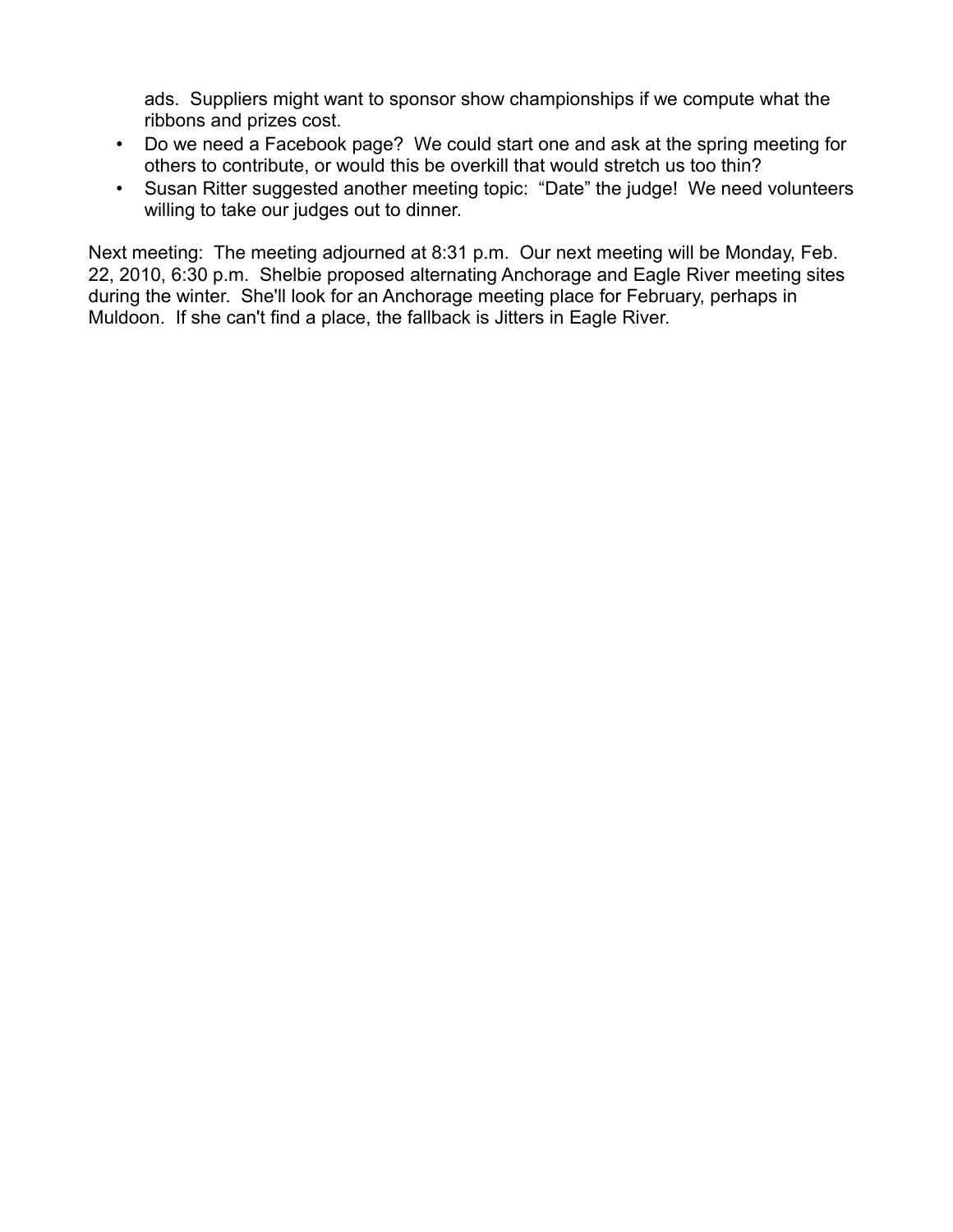#### **MINUTES OF ALASKA DRESSAGE ASSOCIATION'S FEBRUARY 2010 MEETING**

| PRESIDENT/OMNIBUS EDITOR: LINDA                | <b>VICE-PRESIDENT: MARTI MILLER,</b> |
|------------------------------------------------|--------------------------------------|
| KELLEY, 746-5994                               | 694-6123, 786-7437 (w)               |
| TREASURER: RAENA SCHRAER,                      | SEC'Y./WEBMASTER/Centerline Editor:  |
| 830-9882                                       | MARY KAYE HESSION, 345-1090          |
| SENIOR BOARD: ANGIE KRYLO,                     | SENIOR BOARD: CHARLENE COHEN,        |
| 223-9647                                       | 345-9074                             |
| <b>SENIOR BOARD: SUSAN RITTER,</b><br>245-1747 |                                      |
| JUNIOR BOARD: AIMEE RITTER,                    | <b>JUNIOR BOARD: SHELBIE</b>         |
| 245-1747                                       | FREDENHAGEN, 243-5214                |

**Attendance:** The Feb. 22, 2010 ADA board meeting was called to order at 6:35 p.m. with a quorum of Linda Kelley, Raena Schraer, Susan Ritter, and Mary Kaye Hession. Marti Miller and Aimee Ritter were not present. Angie Krylo, Shelbie Fredenhagen, and Charlene Cohen planned to attend but were running late and the meeting was scheduled to be short. Kerri Geppert also attended.

**Minutes**: The January meeting minutes were approved as corrected.

**Treasurer's report:** Raena Schraer reported that we currently have \$14,897.59 in the bank and 41 members. She will send a membership list to Mary Kaye Hession to post on the website.

**AHC/WCCEC:** Our list of dressage building projects is still on tap for this summer; Susie Merritt is working on reordering repair parts for the old tent, which will become an awning.

- Deana Johnson found a replacement judge for the June Anchorage Horse Council Show, Pamela Pence (R); she is the only licensed official with whom we do not yet have a signed contract. Springfest judge Deborah Spence told Raena to go ahead and put her clinic on the schedule and she'll do her best to make it work. The board confirmed that ADA will not sponsor a clinic after our August show with S judge Jacquie Lindberg, as late-season clinics have not gone well for us.
- Kerri Geppert will be show secretary for the July 24 AHC dressage show as well as for the other licensed shows. She can accept credit card payments for us without our incurring any extra fees. Kerri will need the software "key" from Brit Kaiser to run our Fox Village show management program.
- Due to a miscommunication, we don't have Shari Humble-Lamb as our judge for the May schooling show. However, she will stay to judge the July 25 schooling show (she is TD for the AHC dressage show the day before), and that date is good with AHC and with Lynn Paterna, who wants her students to ride in the show. Meantime, Midnite Run Pony Club District Commissioner Jayne Dittmer is finding a May judge for us who can also clinic with Pony Clubbers.
- AHC's Trottin' Inn will **not** be available for food service this year at our licensed shows. Possibly it will offer coffee service, or just train one of our volunteers to run the coffee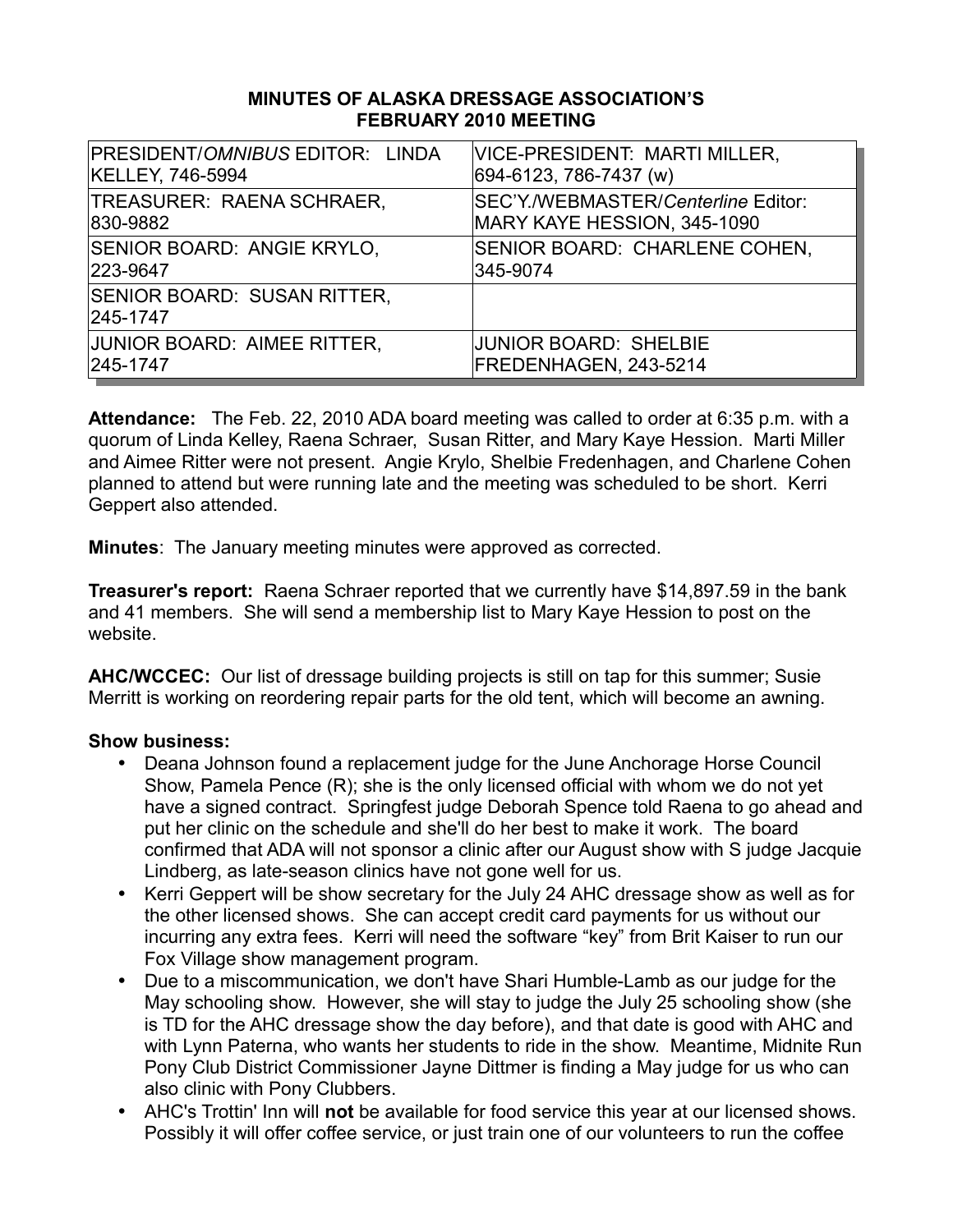machine. Susan Ritter will contact Chef Stop Mobile Food, a food cart vendor, and offer \$100 or so to cover the lunch period during both days of each show.

- It's time to contact advertisers for this year's *Omnibus;* Linda's deadline is March 20. She will contact Fence Emporium. Kerri Geppert (Glacier Equestrian Events) will take a half-page ad.
- Kerri and Susan volunteered to find out about "dressage equitation," a recognized dressage class. Is it a rail class and does it counts toward a competitor's daily threeride limit? Is there a rule we could look at for purposes of describing it in the *Omnibus*?
- ASH added a new awards division for FEI classes, Div. 509. We'll need the details so that the award can be described on our website's awards page. However, there will be only one S judge this year who can judge FEI classes (other ASH awards require scores from at least three different judges).

**USEF rules:** Mary Kaye Hession will contact Region 6 and ask for support for ADA's proposal to add Alaska to the "Hawaii exception" in GR1035.1 (limits on repeat hires of TD's).

# **Spring meeting/membership outreach:**

- Susan arranged for our spring meeting to be in a nice room at the U of A Commons on Saturday, April 10, 2-5 p.m.; \$25 per person will be enough to cover our costs. She will arrange for a chicken and a vegetarian option, with something beyond coffee and tea to drink. We'll include an invitation in the spring newsletter, after narrowing down our meeting topics at the March board meeting.
- Kerri offered to bring ASH membership forms—plus envelopes and stamps!—to the spring meeting. We'll need to make crystal clear that these ASH forms must be postmarked. (At our spring meeting last year, ASH waived this requirement and accepted hand-delivery.)
- Susan suggested recognition at the meeting for Aimee Ritter's 2009 accomplishments. That idea was expanded to cover all of our riders who won USDF All-Breed awards (a list is posted on the ADA website) and other USDF awards last year.
- The board decided we should use one of last year's dressage graphic files to come up with a design that our embroiderer can use (screen-printing doesn't work on fleece garments). Raena will get the files to her or have Victoria Fredenhagen contact her to be sure the design can be embroidered. We're willing to spend \$100 or so on the design.
- Next year Susan is willing to represent ADA at the USDF convention. She will apply for a Ruth Arvanette grant from USDF for this purpose.

**Next meeting:** The meeting adjourned at 7:49 p.m. Our next meeting will be Monday, March 22, 2010, 6:30 p.m. Susan will investigate if we can use Anchorage School District meeting space, or the Muldoon Library, but unless otherwise notified the meeting will be at Jitters in Eagle River.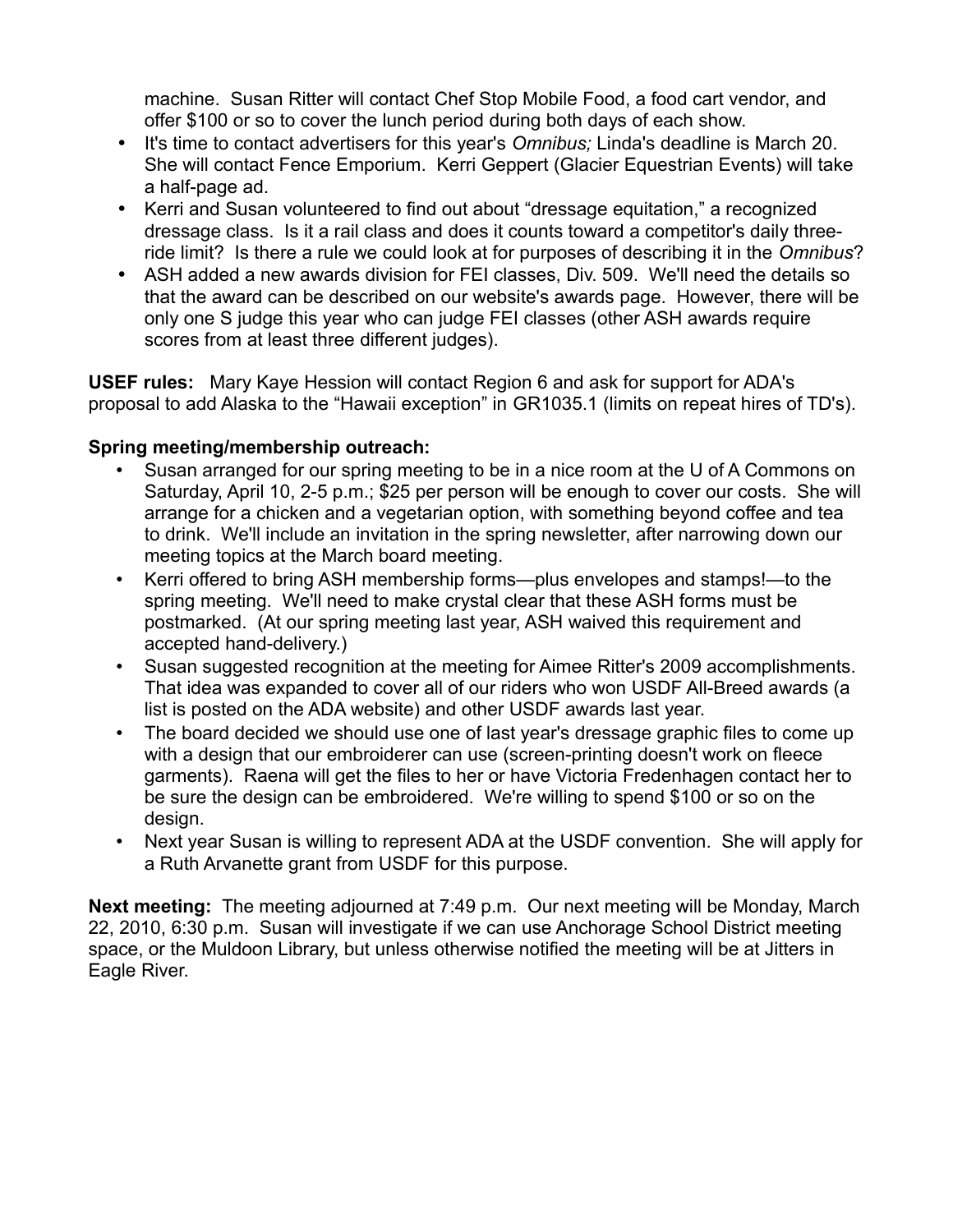#### **MINUTES OF ALASKA DRESSAGE ASSOCIATION'S MARCH 2010 MEETING**

| <b>PRESIDENT/OMNIBUS EDITOR: LINDA</b>         | <b>VICE-PRESIDENT: MARTI MILLER,</b> |
|------------------------------------------------|--------------------------------------|
| <b>KELLEY, 746-5994</b>                        | 694-6123, 786-7437 (w)               |
| TREASURER: RAENA SCHRAER,                      | SEC'Y./WEBMASTER/Centerline Editor:  |
| 830-9882                                       | MARY KAYE HESSION, 345-1090          |
| SENIOR BOARD: ANGIE KRYLO,                     | SENIOR BOARD: CHARLENE COHEN,        |
| 223-9647                                       | 345-9074                             |
| <b>SENIOR BOARD: SUSAN RITTER,</b><br>245-1747 |                                      |
| JUNIOR BOARD: AIMEE RITTER,                    | <b>JUNIOR BOARD: SHELBIE</b>         |
| 245-1747                                       | FREDENHAGEN, 243-5214                |

**Attendance:** The March 22, 2010 ADA board meeting was called to order at 7:15 p.m. with a quorum of Linda Kelley, Susan Ritter, Mary Kaye Hession, Marti Miller, Aimee Ritter, Angie Krylo, Shelbie Fredenhagen, and Charlene Cohen. Raena Schraer was out of town.

**Minutes**: The February meeting minutes were approved.

**Treasurer's report:** Raena Schraer had reported by e-mail that we currently have \$13,681 in the bank.

- Marti Miller mailed a contract to our last-hired judge, Pamela Pentz, on March 5. There will be a clinic with Deborah Spence after our June show. July judge Diane Royce suggested several edits that Marti incorporated into our standard contract.
- Susan Ritter checked the USEF rules and confirmed that food must be provided during licensed shows. Chef Stop is unavailable due to competing engagements. We can use WCCEC's Trottin' Inn for refrigeration, but that would require a food service permit. Susan will see if UAA Food Services could provide food. Or could we have people sign up for box lunches by 10 a.m. and find a volunteer to go purchase them? Marti knows a barista who could run the coffee machine—Marti says she'll pay!
- We don't have specifics on dressage equitation classes yet, but some board members have watched them: Aimee Ritter reports they're divided by level, Shelbie Fredenhagen says they use a big arena, and Charlene Cohen says it's a group class, but the judge might ask each rider to demonstrate a leg yield or other appropriate move. Susan will ask Charlotte Trentelman (the judge who'd recommended them) for the specifics but we'll wait until next year to offer them.
- Dr. Julie Grohs will be our veterinarian on call for all four shows. Marti will call her in advance of each show to confirm her availability, and ask if she prefers to have a contract. We suddenly recalled that Erin Downey is responsible for arranging for the vet and farrier, and Raena is responsible to check that this has been done.
- Judy McHerron is our May schooling show judge and clinician (before and after the show, May 14 and 16). Mary Kaye Hession will call Midnite Run DC Jayne Dittmer to find out how Judy's expenses will be split between ADA and Midnite Run (or does Raena already know this?), and whether Jayne plans to organize the whole clinic, or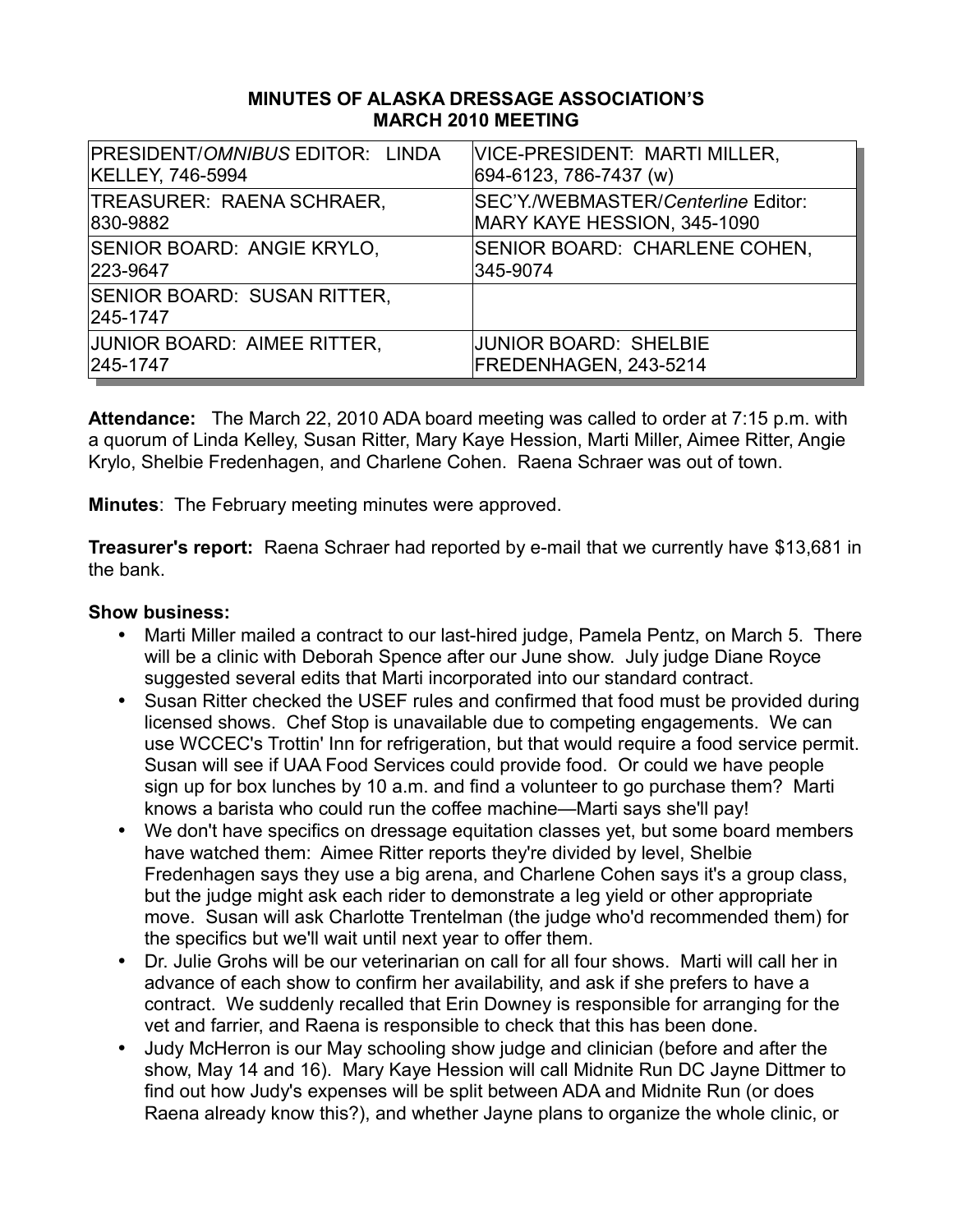just the Pony Club blocks of time. She'll let Linda Kelley know what she finds for the *Omnibus*.

- For the July 25 schooling show, the judge is Shari Humble-Lamb, who is the TD for the licensed show on July 24. Charlene called Susie Merritt to confirm that Susie will manage the schooling shows.
- There will be at least three Valley schooling shows with dressage, all one-day shows, all managed by Silver Legacy's Debbie Erickson.
- Jeremy Beale will judge our spring 2011 schooling show and clinic with ADA and the Pony Club. Raena will apply for a Dressage Foundation grant for this event.
- Mary Kaye will submit information on our licensed shows for the *Anchorage Daily News'* publication *61 Degrees North*.

# **Spring meeting/membership outreach:**

- The spring meeting will be 1-4 p.m. on April 10. There will be a vegetarian and a chicken entree plus beverage service; Susan will ask for lemonade to be included. UAA Food Services bills on a per-head basis, with our final count due Wednesday or Thursday before the event; our cost would be \$798 for 30-35 people. We'll need to get the invitation out right away.
- As to topics, Susan conferred with Victoria Fredenhagen on how to present our need for volunteers/bit-checkers/judge "hostesses" for dinner, etc. Shelbie suggested we use a sign-up sheet at each table as the Anchorage Horse Council did at its recent meeting.
- We won't have a veterinarian presentation or vitamin information, but Shelbie suggested we cover the new drug rule that phases in this year and takes full effect next year. Susan and Aimee will do this using a USEF handout.
- We'll also cover the new USEF level chart for dressage shows, DR 126. Carolyn Schultz and Marti will cover membership/award requirements. Kerri Geppert had promised to bring ASH forms, but won't be there after all; who will bring them? Shelbie will explain how to withdraw properly from a test that's already in progress.
- Shelbie will bring our leftover T-shirts to sell at the spring meeting. She showed a sample design of a dressage logo that Becky Clapper of Alaska Monogram can embroider on any garment for \$12. She will also bring the ADA banner to the meeting if she can safely extract it from storage at WCCEC (still deep in snow).
- The new *Omnibus* will be available at the meeting. Changes for this year: We need to add a bounced check charge—Angie Krylo says banks charge \$15/35 nowadays to recipients of the check, so our fee needs to cover this. Also, we aren't required to break ties any longer, so the *Omnibus* will say "ties MAY be broken...." Details on ASH's new FEI award division aren't yet finalized, but hopefully will be in time to be included in the awards section.
- Susan will research the 2011 USDF convention, which she would like to attend.
- Mary Kaye will check whether our 30th anniversary is this year. [We actually missed it —ADA was founded December 29, 1979—but it's not too late to celebrate!]

**Next meeting:** The meeting adjourned at 8:44 p.m. Our next meeting will be Monday, April 26, 2010, 7 p.m. Unless otherwise notified the meeting will be at Jitters in Eagle River.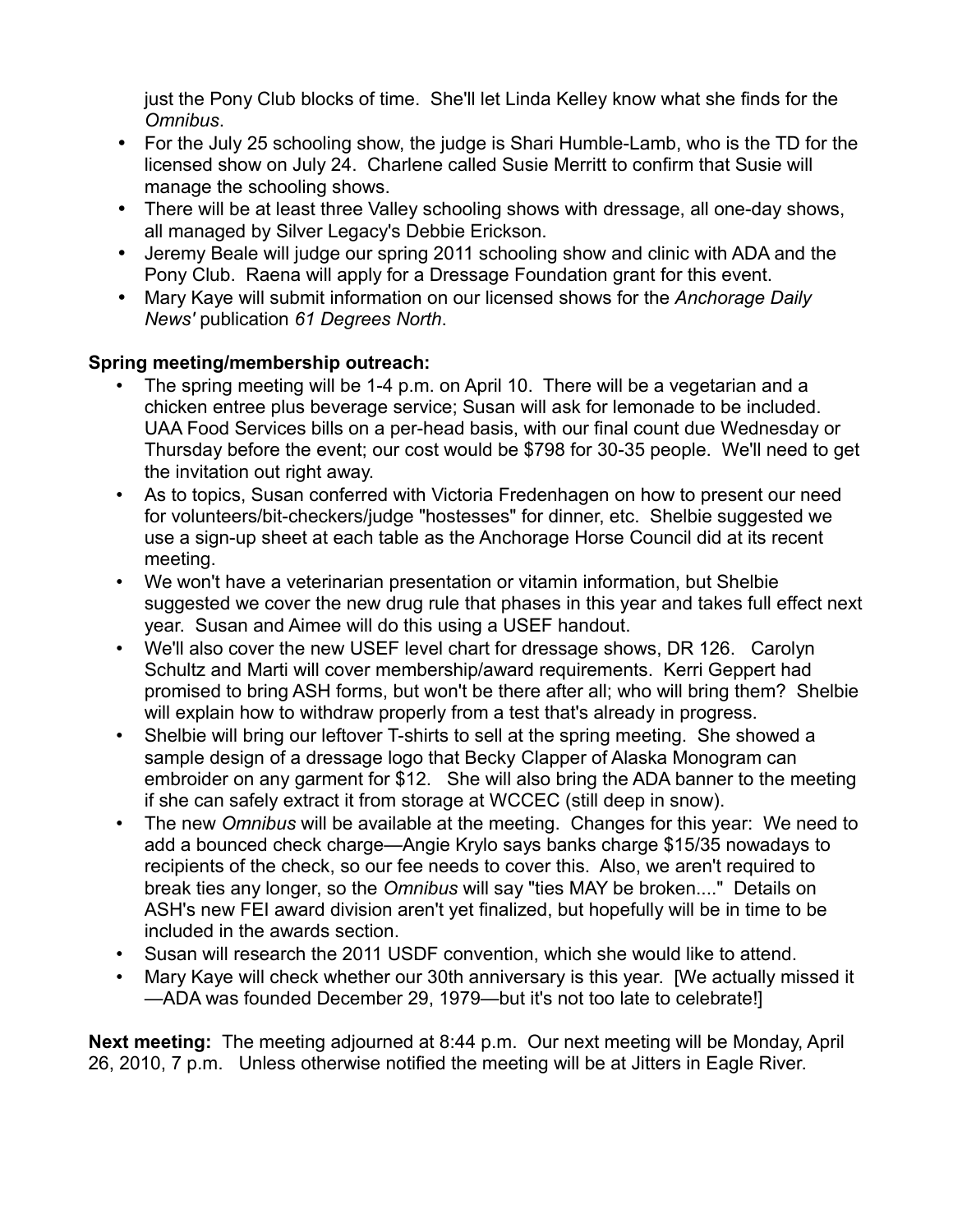#### **MINUTES OF ALASKA DRESSAGE ASSOCIATION'S APRIL 2010 MEETING**

| PRESIDENT/OMNIBUS EDITOR: LINDA                | VICE-PRESIDENT: MARTI MILLER,       |
|------------------------------------------------|-------------------------------------|
| KELLEY, 746-5994                               | 694-6123, 786-7437 (w)              |
| TREASURER: RAENA SCHRAER,                      | SEC'Y./WEBMASTER/Centerline Editor: |
| 830-9882                                       | MARY KAYE HESSION, 345-1090         |
| SENIOR BOARD: ANGIE KRYLO,                     | SENIOR BOARD: CHARLENE COHEN,       |
| 223-9647                                       | 345-9074                            |
| <b>SENIOR BOARD: SUSAN RITTER,</b><br>245-1747 |                                     |
| JUNIOR BOARD: AIMEE RITTER,                    | <b>JUNIOR BOARD: SHELBIE</b>        |
| 245-1747                                       | FREDENHAGEN, 243-5214               |

**Attendance:** The April 26, 2010 ADA board meeting was called to order with a quorum of Linda Kelley, Raena Schraer, Marti Miller, Susan Ritter, Aimee Ritter, Angie Krylo, Shelbie Fredenhagen, and Charlene Cohen. Mary Kaye Hession was out of town. Laura Fitzgerald also attended.

**Minutes**: The March meeting minutes were approved.

**Treasurer's report:** Raena Schraer reported that we currently have about \$10,000 in the bank with all bills paid. We lost \$400 at the spring meeting.

**Dressage and AQHA:** Laura Fitzgerald, president of the Alaska State Quarter Horse Association (ASQHA), spoke to the board on a plan by the American Quarter Horse Association (AQHA) to bring dressage to the quarter horse world. After a nine-year effort, AQHA has figured out how to add dressage to its awards program. Owners of Incentive Fund quarter horses win money each year based on their horse's show placings, which are converted to points. That wouldn't work for dressage, so instead the horse's scores will be converted to points. A score of 70% in Training Level Test 4 (the lowest class that will count) will be worth four points, for instance. To host dressage classes that can count for AQHA points, the judge must be a member of AQHA, and there's a \$50 fee per show. The ASQHA would be willing to pay the judge's membership fee and the per-show fee to get the program off the ground locally. ASQHA would like to try this at the July 24 show (or even our June 5-6 show, although that's a long shot). Laura will confirm with her board that ASQHA wants to go ahead, then confer with Deana Johnson, Raena Schraer, or both to make it happen. Meantime, she is sponsoring a year-end ASQHA award that requires four scores in dressage performance classes at AQHA shows.

# **WCCEC/AHC:**

• All the building projects remain as listed on the monthly agenda. Susie Merritt is ordering replacement tent/awning parts, Linda Kelley is working to acquire a portable microphone, Linda is also seeking mulch for around the office building and has finished repainting the red arena markers [we should remove the markers before stacking the arena railings at the end of each season so that the markers stay free of scratches], Shelbie Fredenhagen and Aimee Ritter will clean out our storage stall under Linda's supervision, Susan Ritter will get some artificial flower arrangements for arena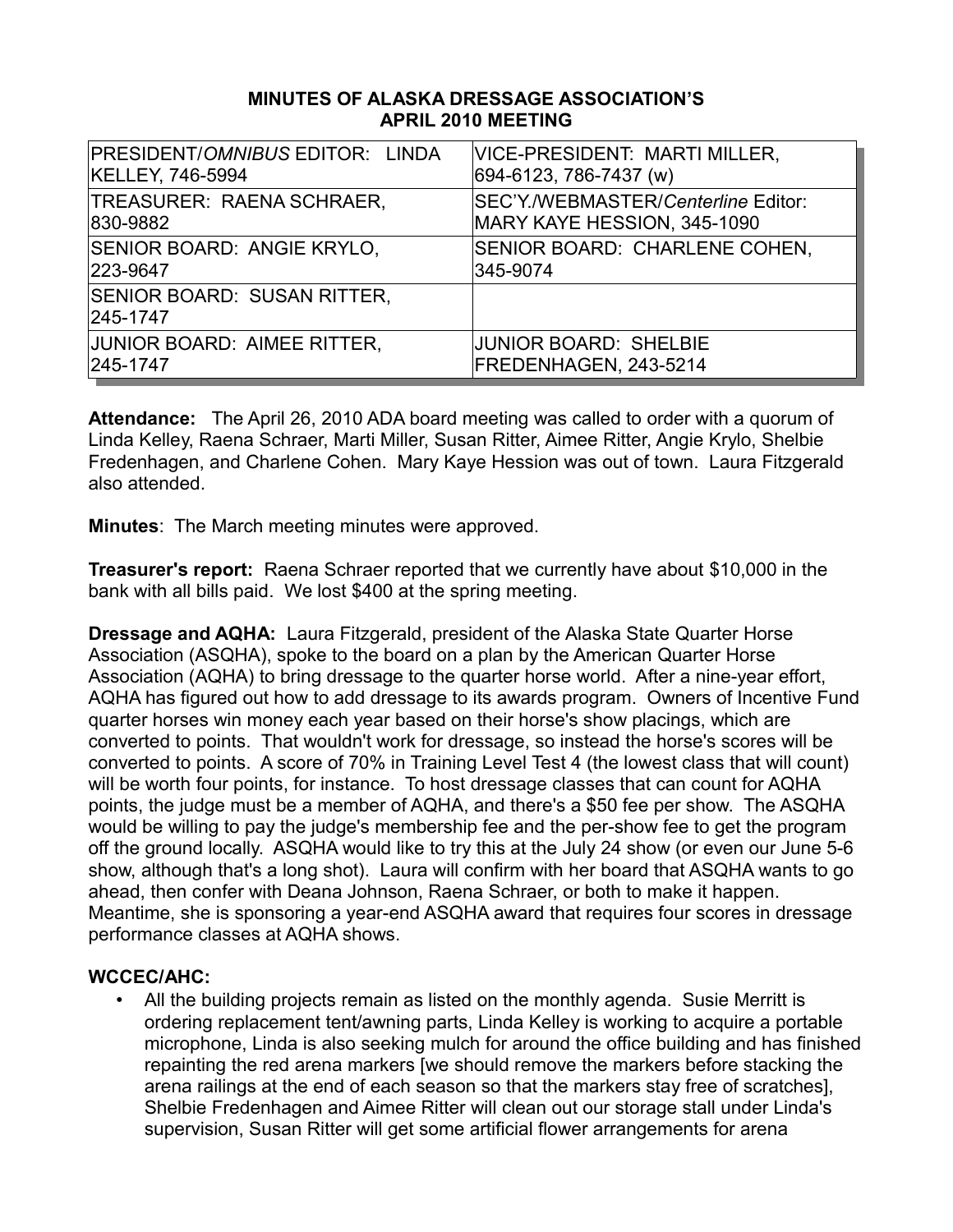decorations, and Charlene Cohen will prepare some real flowers.

- We would like to start rehabilitating the dressage arena at some point in the near future. We need to get in touch with Carolyn Schultz and Deana Johnson to find out who was involved in its original construction and what problems and costs were involved. Susan suggested that Jeff Ritter might be willing to work on the project. Susan and Aimee will research the original construction and issues; we'll go on from there.
- The Chamberlin cleanup is scheduled for May  $8<sup>th</sup>$ , which is also the citywide creek cleanup day.
- Equifest is scheduled for the day after school gets out, May  $22<sup>nd</sup>$ . Dressage ought to be represented. Linda, Susan, and Aimee may put something together.

## **Show business:**

- It's possible that Sigrun Robertson will be unable to serve as TD for the Chamberlin June 26-27 show. Raena and Deana will sort this out with her.
- Susan will continue to research dressage equitation classes for 2011.
- The Friday clinic before the May 15 schooling show will be ADA's day, with Raena as the contact. The Sunday clinic will be for Midnite Run Pony Club, with Jayne Dittmer as the contact. Judge/clinician Judy McHerron will stay at Jayne's place. If Raena is called out of town, Shelbie will take over as ADA clinic coordinator (pick up Judy, collect checks from riders, etc.).
- Shari Humble-Lamb will judge the July  $25<sup>th</sup>$  schooling show.
- Three Valley schooling shows are in the works for May 15, June 19, and August 21.
- Mary Kaye Hession will continue to pursue a USEF rule change that would let Alaskan shows hire a TD more than twice in a row.
- Jessica Schley plans to braid manes for Springfest and donate all the proceeds to the Cherrie Ruesch medical fund. Midnite Run Pony Club DC Jayne Dittmer is the contact person.

# **Membership outreach:**

- It's time for another periodic update of our membership *Handbook.* Among other matters, we should clarify our awards program: Do we need a champion and reserve champion if there are only two people—or one—in the division? We will form a handbook review committee in the fall; Marti Miller, Victoria Fredenhagen, and Charlene Cohen are all candidates. Carolyn Schultz told Raena that she is willing to answer the committee's questions, but she does not want to be a member of the committee.
- This year's Springfest will mark the  $30<sup>th</sup>$  year of ADA shows. Perhaps our year-end awards this fall could be engraved with a line to commemorate that anniversary.

**Next meeting:** The meeting adjourned at 8:45 p.m. Our next meeting will be Monday, May 24, 2010, 7 p.m., at Jitters in Eagle River.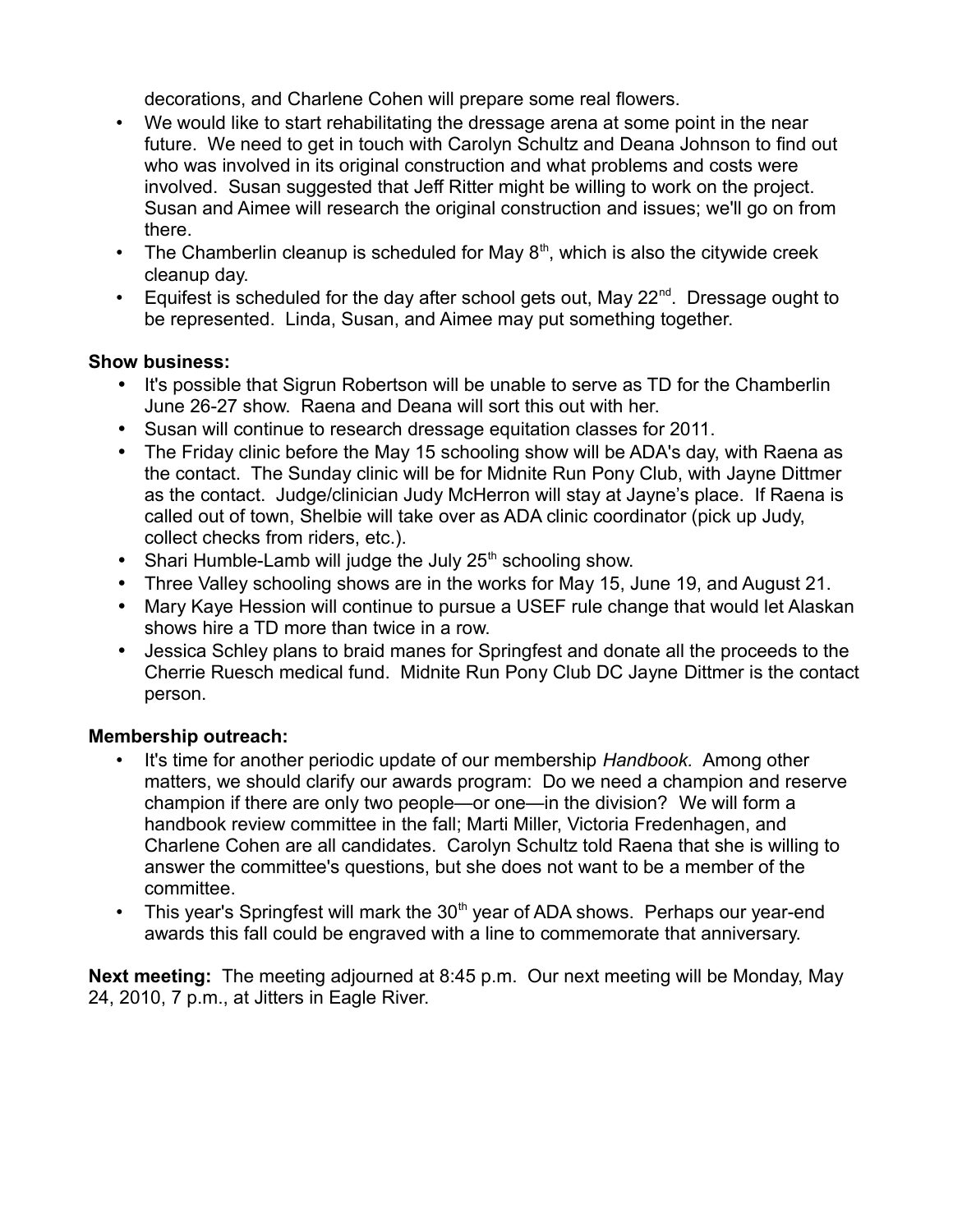#### **MINUTES OF ALASKA DRESSAGE ASSOCIATION'S MAY 2010 MEETING**

| PRESIDENT/OMNIBUS EDITOR: LINDA         | VICE-PRESIDENT: MARTI MILLER,       |
|-----------------------------------------|-------------------------------------|
| <b>KELLEY, 746-5994</b>                 | 694-6123, 786-7437 (w)              |
| TREASURER: RAENA SCHRAER,               | SEC'Y./WEBMASTER/Centerline Editor: |
| 830-9882                                | MARY KAYE HESSION, 345-1090         |
| SENIOR BOARD: ANGIE KRYLO,              | SENIOR BOARD: CHARLENE COHEN,       |
| 223-9647                                | 345-9074                            |
| SENIOR BOARD: SUSAN RITTER,<br>245-1747 |                                     |
| JUNIOR BOARD: AIMEE RITTER,             | <b>JUNIOR BOARD: SHELBIE</b>        |
| 245-1747                                | FREDENHAGEN, 243-5214               |

**Attendance:** The May 24, 2010 ADA board meeting was called to order at 7:18 p.m. with a quorum of Linda Kelley, Marti Miller, Mary Kaye Hession, Susan Ritter, Aimee Ritter, and Charlene Cohen. Raena Schraer and Angie Krylo were out of town. Shelbie Fredenhagen was not present but Victoria Fredenhagen attended.

**Minutes**: The April meeting minutes were approved.

**Treasurer's report:** Raena Schraer had circulated a treasurer's report showing we have \$8293.32 in the bank, with an additional \$2920 deposited on May 24. We lost \$71 on the schooling show. *Omnibus* sponsor Uncle Joe's Pizzeria's check is in the mail; we don't know the status of other sponsors' contributions.

# **WCCEC/AHC:**

- All the building projects remain as listed on the monthly agenda, except that we've found our sound system has no microphone jack (unlike older systems) and can't be connected to a portable microphone. Our only option would be a battery-powered microphone that sends a radio signal to the sound system's tuner on a given frequency. This year, however, we'll be able to use the WCCEC's microphone for all our shows, as there are no combined shows. It's our understanding that Susie Merritt has ordered replacement tent/awning parts; Shelbie Fredenhagen, Aimee Ritter, and Linda Kelley will organize our storage stall; and both artificial and real flowers have been obtained for arena decorations (we'll move the big artificial flowers out to the arena entrance).
- Linda and Aimee put together a pas de deux ride to represent dressage at Equifest 2010 on May 22nd. Aimee reported it was fun, but the footing was deep. Victoria Fredenhagen suggested that Linda send her chronicle on Alaska dressage (prepared for the Equifest announcer to read) to the *Anchorage Daily News* and USDF Region 6.
- AHC's Lori Hackenberger asked Linda for our "wish list", due date June 1, for improving the dressage arena. Linda started a list and posted it at the schooling show for people to add their ideas. Suggestions so far: Remove some of the extra sand from the dressage warmup arena (it's too deep) and give it to Rainbow Connection for its new covered arena; supply a permanent power line for our office building; replace the bleacher foot-boards. Ralph Clampitt, who chaired the AHC when the arena was originally built, would like to work on the project, and Jeff Ritter plans to submit his own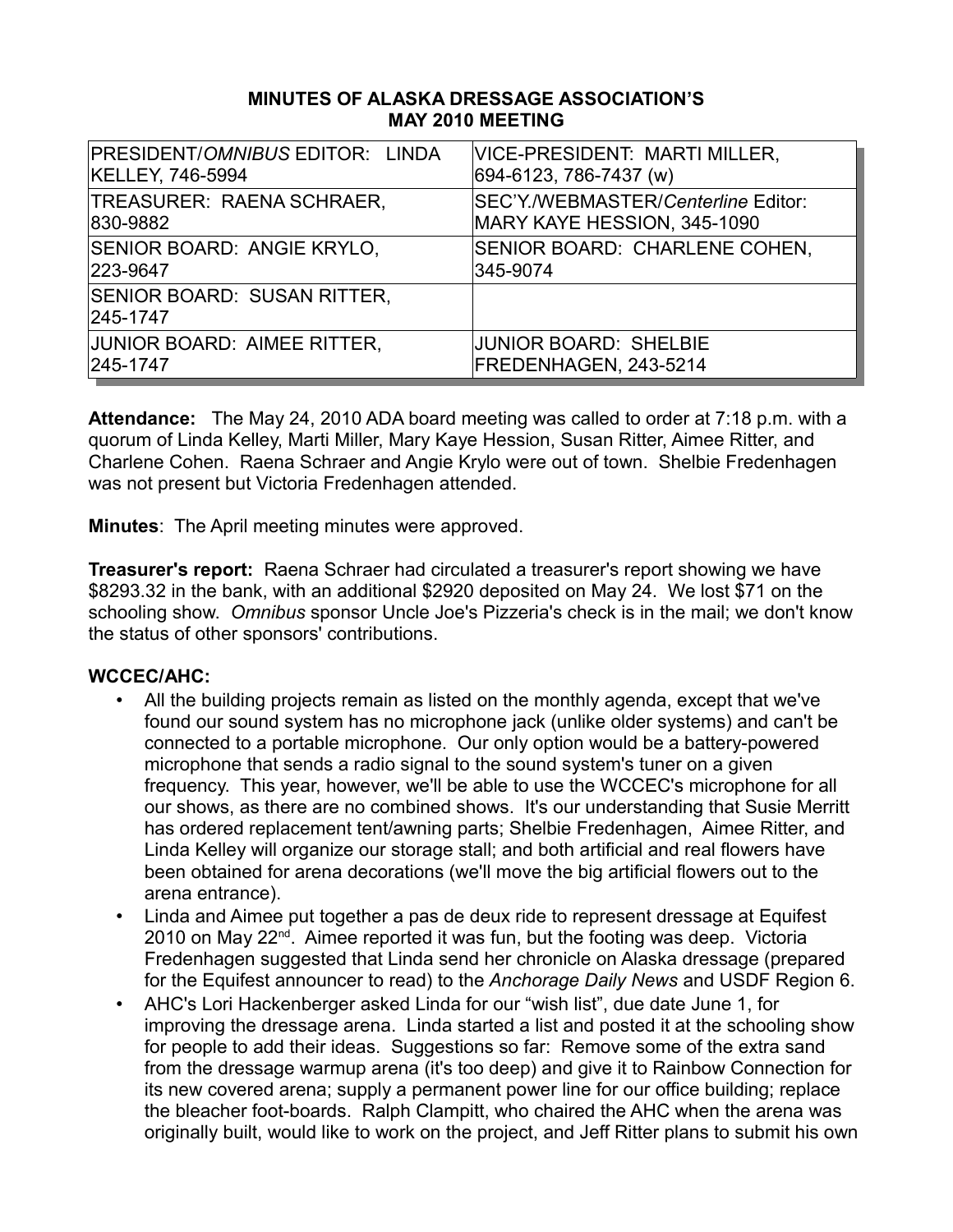proposal. Deana Johnson wants to help too. Susan suggested we offer to set up a committee to work with AHC throughout the project. We should notify the membership that we want everyone's ideas by the first of June.

#### **Show business:**

- It's ADA's 30<sup>th</sup> year holding horse shows. Charlene Cohen will ask Frieda Koper to make a cake highlighting our  $30<sup>th</sup>$  anniversary, to be served during the awards ceremony at our first show. (She'll also ask if Frieda can make "ribbon cookies" for our July schooling show.)
- Springfest: Susan Ritter will check with Robin Holm about picking up our Springfest judge at the airport and maybe taking her out to dinner. She will try to get the Midnite Run Pony Club, which will be finishing up a camp just before the show, to set up a practice dressage arena in the big ring. She's looking for scribes and bit-checkers; show secretary Kerri Geppert plans to do the scoring. Deana Johnson is organizing the post-show clinic. Jessica Schley will offer braiding services, with the proceeds going to the Cherrie Ruesch medical fund. Erin Downey confirmed the availability of our show farrier, vet, and EMT's. Victoria Fredenhagen was concerned that riders will think ADA is responsible for their vet and farrier bills, but this has not been a problem in the past, and we are required by USEF to have a farrier on site and a vet on call.
- WCCEC Dressage Show I: Although Sigrun Robinson had planned to be out of town, she will honor her commitment to serve as TD for this show if we can't find a substitute.
- WCCEC Dressage Show II: It's possible that Jayne Dittmer won't be able to provide food service for this show and might not be able to find someone to cover for her. A Costco run, perhaps? Jayne did a great job at the spring schooling show.
- Our second schooling show is July 25; the Valley schooling shows are May 15, June 19 [cancelled—may be rescheduled], and Aug. 21. The Valley arrangements are somewhat uncertain because of cosponsor Cherrie Ruesch's illness. Linda did collect scores from the May 15 ADA and Valley shows and will forward them to Mary Kaye Hession for the ADA website.

**USDF convention:** Convention delegates need to declare by Oct. 15. Susan will research where the convention will be held and find out the deadline to apply for a Ruth Arvanette grant to attend it.

**USEF rule change proposal:** Mary Kaye will check in again with the Anchorage Horse Council, Alaska Hunter Jumper Association, ASH, and Zone 12 about supporting or cosponsoring ADA's proposal to exempt Alaska from a USEF rule that prevents show managers from hiring the same steward or TD more than twice in a row. The deadline for rule change proposals is June 1 for non-USEF affiliates.

#### **Membership outreach:**

- In the fall we'll do an update to our membership *Handbook.* The committee will be Victoria, Charlene, and Marti Miller.
- Everyone loves the new embroidery design for ADA merchandise. Thanks, Victoria!

**Next meeting:** The meeting adjourned at 8:51 p.m. Our next meeting will be during WCCEC Dressage Show I on Sunday, June 26. There will probably be a show committee meeting next week after Raena returns.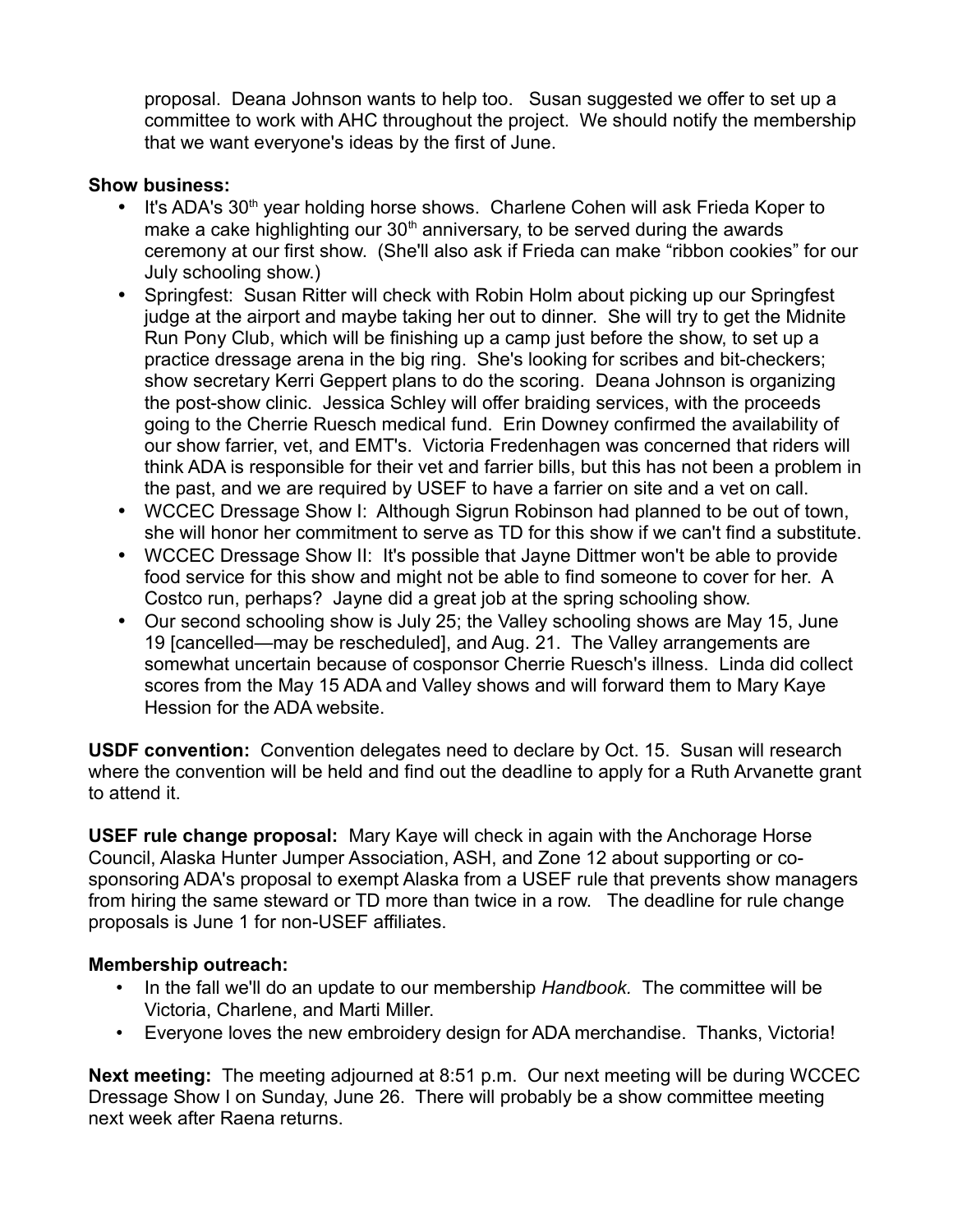#### **MINUTES OF ALASKA DRESSAGE ASSOCIATION'S JUNE 2010 MEETING**

| PRESIDENT/OMNIBUS EDITOR: LINDA         | VICE-PRESIDENT: MARTI MILLER,       |
|-----------------------------------------|-------------------------------------|
| <b>KELLEY, 746-5994</b>                 | 694-6123, 786-7437 (w)              |
| TREASURER: RAENA SCHRAER,               | SEC'Y./WEBMASTER/Centerline Editor: |
| 830-9882                                | MARY KAYE HESSION, 345-1090         |
| SENIOR BOARD: ANGIE KRYLO,              | SENIOR BOARD: CHARLENE COHEN,       |
| 223-9647                                | 345-9074                            |
| SENIOR BOARD: SUSAN RITTER,<br>245-1747 |                                     |
| JUNIOR BOARD: AIMEE RITTER,             | <b>JUNIOR BOARD: SHELBIE</b>        |
| 245-1747                                | FREDENHAGEN, 243-5214               |

**Attendance:** The June 27, 2010 meeting began at 2:06 pm with a quorum of Linda Kelley, Charlene Cohen, Raena Schraer, Linda Kelley, Marti Miller, Mary Kaye Hession, Angie Krylo, Susan Ritter, Aimee Ritter, and Shelbie Fredenhagen. Kerri Geppert and Sigrun Robertson also attended.

**Minutes**: The May meeting minutes were approved as corrected.

**Treasurer's report:** Raena Schraer reported we have \$11,590 in the bank with a current membership of 65 (fewer than last year at this time). Our expenses for ADA Springfest were \$6,655 with income of \$5,455, so we lost \$1,200.

- Expenses for Springfest included a pro-rata cost of \$710 for awards, which struck Raena as high: we're spending more for show awards than year-end awards. Raena recommended we wait until after the first 2011 show to order ribbons.
- Another expense was renting an extra arena for warmups, which we hadn't done before and which few people used.
- Show committee member Marti Miller pointed out that we hired Dr. Kelly Reagan for \$300 to be our on-call show vet at Springfest because a last-minute scheduling problem made it impossible for Dr. Julie Grohs to serve. Raena, show official coordinator Erin Downey, and show manager Susan Ritter will work together in hopes of getting Dr. Julie confirmed for the next show, as she typically does not bill us for being on call.
- Farrier Eric Grohs is not available for our August show, nor is Neil Meglitsch due to a medical issue.
- Show manager Susan noted that WCCEC's paid manager hadn't finished mowing the grass around the arena as of the night before WCCEC Dressage Show I, requiring Jeff Ritter to do a last-minute mowing job to make the show grounds presentable.
- Arrangements are in place for WCCEC Dressage Show II, except that we don't have food service covered (Midnite Run Pony Club's Jayne Dittmer can't do it). Raena promised the show committee would solve the problem. Erika Kelsey might volunteer.
- Kerri Geppert reported that dressage equitation classes don't count against a competitor's limit of three dressage tests per day. She also pointed out that the ASH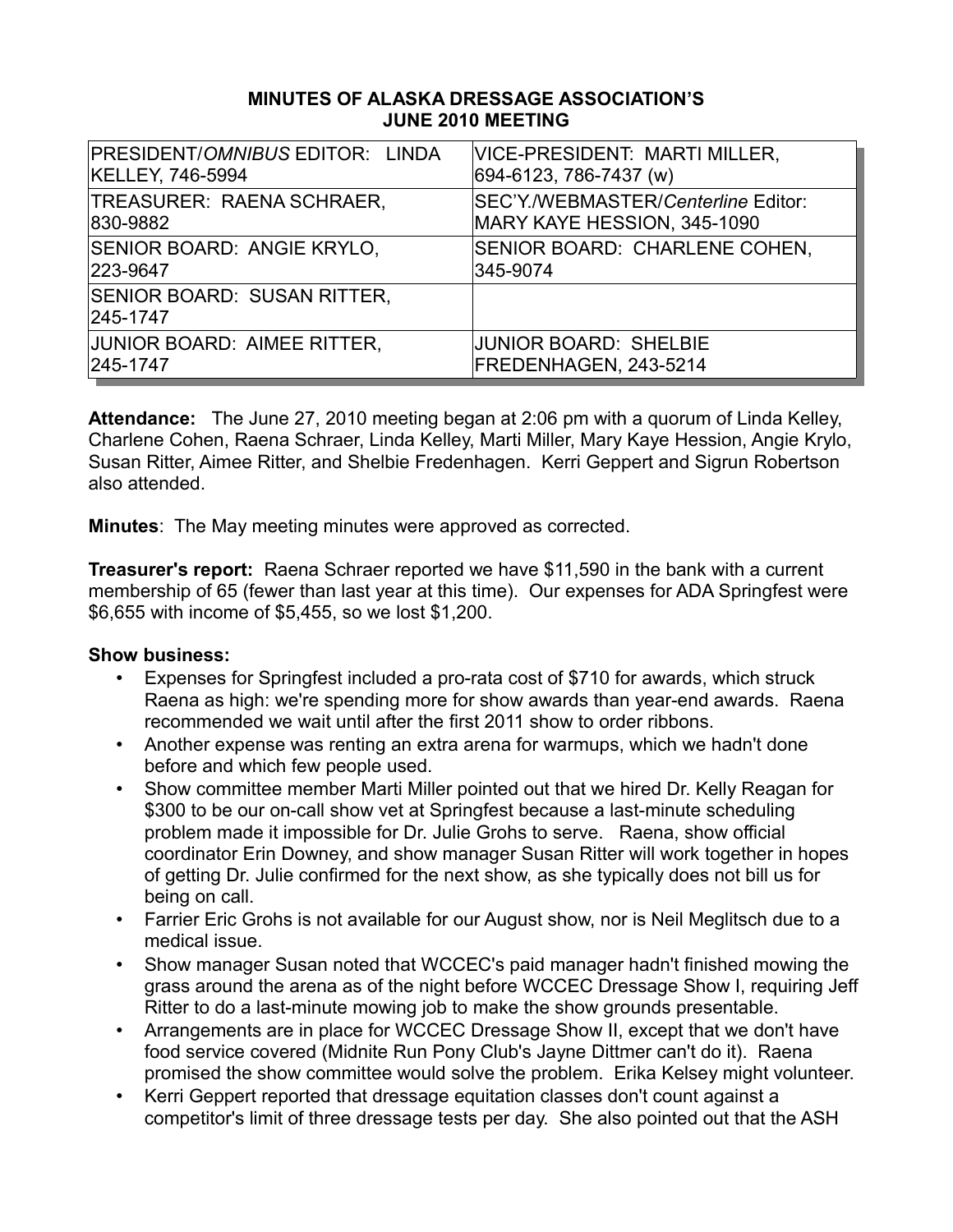Medal format doesn't work as well for dressage as it does for hunt seat equitation (where the top riders can be asked to switch horses for a ride-off). A rider who does not have access to a second horse is out of the running. She recommended a rule change based on the national Dressage Equitation model, where there is no horse switch. The division would be limited to juniors, young riders, and amateurs. Linda asked her to do an e-mail briefing to the board as well as a presentation at the September board meeting, as ASH rule changes must be proposed by Oct. 1.

#### **AHC/Chamberlin:**

- Before presenting ADA's wish list of improvements for the Chamberlin dressage arena, Linda asked for recommendations from our Springfest judge. The basics Linda presented to the Anchorage Horse Council were to remove the rotting railroad ties, reslope the arena base away from C or level and crown for drainage, expand the arena surface slightly so that the arena standards can be on the footing, install something to contain the footing, install permanent markers on the corners, provide a level base for arena letters, install an electric line to the dressage office, improve the track, replace the bleacher foot-boards, repaint the wooden railing around the dressage arena, and only if necessary—add more rubber and/or sand. Susan pointed out that it had been raining for two days during the WCCEC I show, yet there were no puddles in the ring; during the arena dragging, which takes 90 minutes to do right, Jeff Ritter had sloped the surface carefully so that there was no high spot. Susan again suggested we ask for a committee to work with AHC during the revisions. No one wanted the arena base touched unless absolutely necessary (e.g. to fill the dips at B and P).
- Sigrun Robertson pointed out that older judges may have trouble climbing onto the tall stool in the judge's booth; perhaps we could install a raised platform in the booth and then use a conventional-height chair.
- The WCCEC Dressage 1 judge also suggested we move the judge's booth back a bit (USEF rules require the judge at C to be at least three meters but no more than five meters from the arena).
- The arena railings (outside the track) could use new paint.
- We've told dressage competitors they should clean out manure and wet spots from their stalls but that they do not need to strip the stalls. Susan will check with AHC's Lori Hackenberger to be sure that's what Lori envisioned. We noted that there is no requirement for stall cleaning in our contract, nor in the AHC's 2010 online policies, and without a deposit system, enforcement will be problematic.
- The tent we used outside the office for WCCEC I belongs to Kerry Geppert. This model can be purchased for \$79 at Sports Authority. It might make sense to purchase one rather than trying to order replacement parts for our old tent.
- Sigrun also suggested that the scorer should sit in the back room of the dressage office. The scorer does not usually read scores aloud, but someone might eavesdrop.

**Next meeting:** The meeting adjourned at 2:47 p.m. We won't plan on having a July meeting. Instead, the next meeting will be August 23 at the dressage office. If any issues come up that need to be addressed before then, we will circulate them by e-mail. Because the nominating committee will need to be appointed at the August meeting, Marti will begin making arrangements now.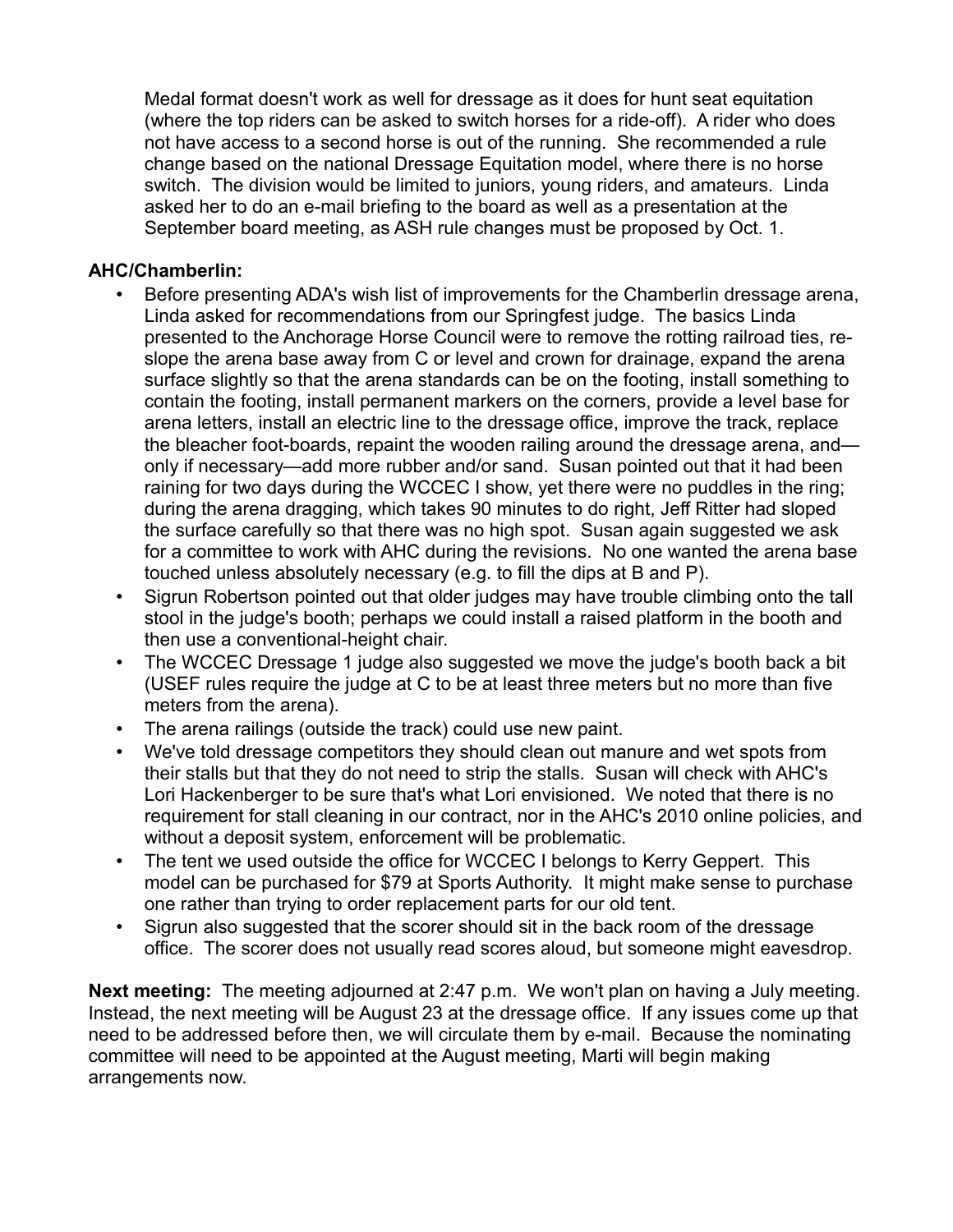### **ADA Meeting**

**Attendance**: Charlene Cohen, Shelbie Fredenhagen, Linda Kelley, Victoria Fredenhagen, Marti Miller, Angie Krylo **Start time** 7:10pm

**Minutes**: farriers is spelled with an "a"/ otherwise minutes are approved

**ADA Website**: Charlene and Raena are working on becoming website savvy. Still need to put dates of upcoming events on the website, add percentage minimums for year end awards which can be found in the omnibus. Also need to update the Christine Erikson award for 2009 and 2010 and update who is on what committee so members are able to contact the right person.

**Treasurer's Report:** Raena sent the Treasurer's Report via email: "\$4300 ish in the bank right now, no major checks yet to be cashed. Horse council still owes us \$2000 ish. No changes to report since the last meeting. This is enough to pay for the banquet. Hopefully it will be well attended and the silent auction will be a hit. We can all help by calling around to people we know who might want to attend and encouraging them to go, and also we can help by getting out silent auction items to Lisa Susich and Ardene beforehand so that they can organize a good silent auction."

Deana has brought up the fact that USDF group rates has gone from 17 to 20. Membership is 35 for ADA.... should we increase membership fee? Angie will mention that USDF is increasing their fees in the next Centerline letter so everyone is aware of it.

**Old Business**: Susie said that she will order the missing parts for the tent at the Clean Up. ADA stall at the Center is clean and organized

**Show business**: Show dates and judges are set for 2011. We have one TD to set up. Jean Krauss could be a possibility of another TD if Sigrum isn't able to do the shows. Marti still needs to send paperwork to Dr. Grohs for the shows (being on call vet). Angie and Linda counted the ribbons.. Angie needs to back track and find the list then send it to Peggy. Susan and Linda counted out all the prizes and has already sent the list to Peggy. We still need to find our more information for the Opportunity Classes. Such as figuring out what levels we have, what the entry fee will be, etc. ASH is looking at adding Opportunity classes as well for the hunter/jumper shows.

**ADA Banquet**: Victoria was not sure if the Ballots were received or not (waiting to hear from Carolyn and/or Raena about checking the mailbox). We will just announce who the new board is at the banquet. Lisa and Ardeen are in charge of the silent auction, Marti and Shelbie are announcing the awards. Linda will be making tasty sweets as door prizes. Need to ask Raena if she would do the volunteer awards. Deana found a lovely award to give to Mary Kaye. Peggy and Nicole earned Bronze and should be recognized at the award banquet. 60% awards, patches and non patches – need to check with Raena how many we have. Victoria will announce the next board.

**Update Handbook** – Marti will have the handbook done by February and then we can approve it at the February meeting. She will have a draft done by January which the board will review at the January meeting.

**New Business**: Sheblie talked to Anna and she will be willing to do photography at the summer shows. She wanted to know if there were any fees. We would like to see about ADA getting a cut from the proceeds. If she commits to the shows she can have a half page ad in the omnibus. If she comes to the 2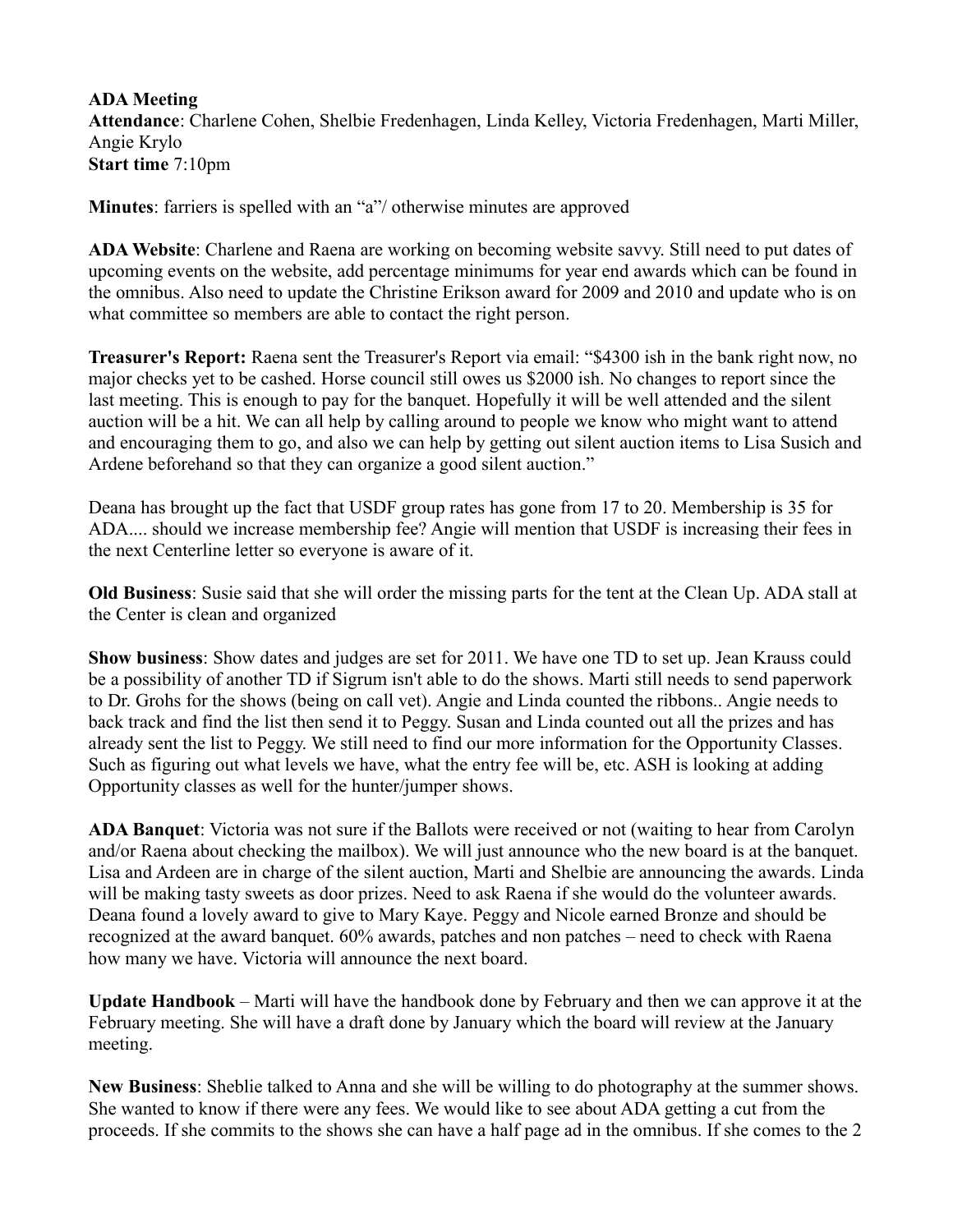ADA shows ad will go in ADA omnibus. We need to find out of WCCEC charges vendors. If she does both WCCEC shows half page ad in WCCEC omnibus.

#### **Additional Important Tidbits**:

Victoria found a website with virtual dressage test. She will email the link to Angie so she can add to the newsletter

HI/AK – Mary Kaye is our contact

No new news from WCCEC on the Dressage arena. It should be the same as 2010

ASH forum- Nov  $6<sup>th</sup>$  at Jitters, time TBA

# **January 24th will be the next board meeting**

**Meeting ended** 8:15pm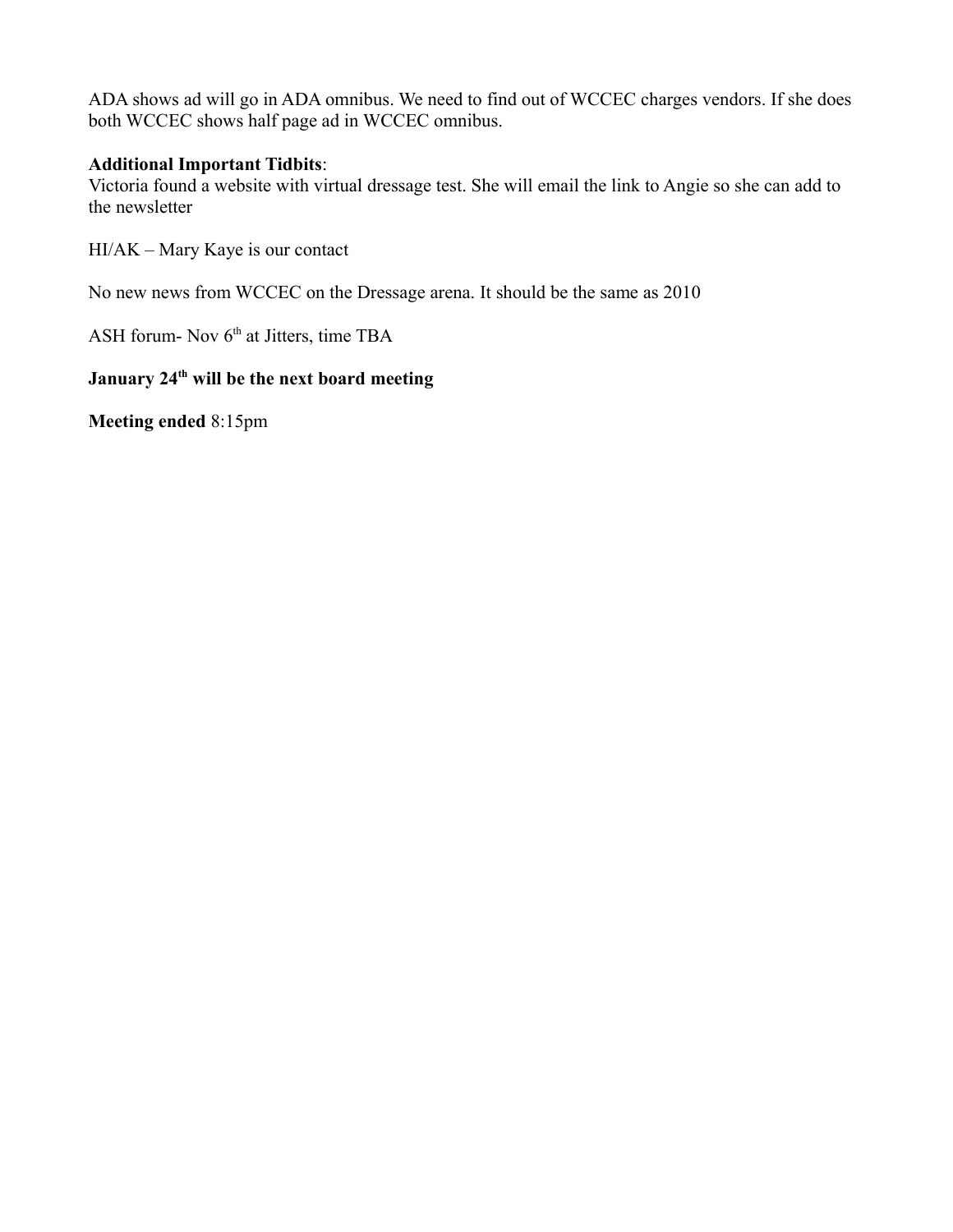#### ADA meeting September 27, 2010

**Attendance:** The meeting started at 7:10pm with Angie Krylo, Raena Schraer, Marti Miller, Linda Kelley, Shelbie Fredenhagen, Victoria Fredenhagen in attendance.

**Minutes Amendments**: Raena does not want to be webmaster and Linda does not know how to work the website. We need to find out about the Opportunity Classes for training level and first level. Minutes approved via adjustments above

**Treasurer's Report:** We have no money… give us more money. Lowest level of cash since Raena has been with ADA. One horse show costs around \$6k. We need to think of ways to cut down on costs such as not paying for show secretary and manager (have volunteers for those roles). Try not to pay vet fee for being on call. (Dr Grohs generally will volunteer – Dr Kelly generally wants to be paid to be on call) Raena has a vet friend who moved to Anchorage who might help. We will try to see if ferriars volunteer time to be on call at shows. We do not need a  $2<sup>nd</sup>$  arena for show. We can save money by only renting the one show arena.

**Show Business:** Marti will send Dr. Grohs a letter letting her know show dates. Deana Johnson is looking at making sure judges are in order. Raena is going to meet with AHC before show season to make sure things are good to go. We also need a master list of all ferriars and vets in the local area for reference.

Lisa Susich will work on getting ADA donations threw Midnite Sun Pony Club and is also working on the silent auction with Ardene Eaton. She is marketing to find show and class sponsors as well as ads in omnibus. We discussed ADA logo on more products then just shirts, such as saddle pads, jackets, etc. We also need pop up tents donated. We will have a wish list of things that ADA needs donated.

We talked about having a photographer at shows. See if we can make any money from the agreement with the photographer… Anna Tailson was brought up as a suggestion. Anna can have ad in ADA publications. Another option would be a random photographer from an email that was sent to Raena and Shelbie.

Need to take inventory of ribbons – Shelbie will call Peggy to do inventory on ribbons. Then we will have the inventory on paper. Does she have open show vs. schooling show ribbons? Also see what prizes she has left too.

Dressage Equitation Class: only applies to juniors for USDF – still looking into if we can do it or not. See if it is legitimate USDF or something we could make an ADA class (non USDF)

**Clean Up Day:** Linda and Shelbie are going to clean out the ADA stall on Oct 2nd for WCECC Clean up day – we need to take down the arena and scrub down the letters. We need to contact Susie Merritt to see if she knows where we can get the parts to fix the tent, otherwise we need to toss it.

**Nominated committee:** We have the ballots and bios ready to go, they just need to be stuffed and mailed. Bios have been emailed to Angie already and she will have them posted in the next newsletter.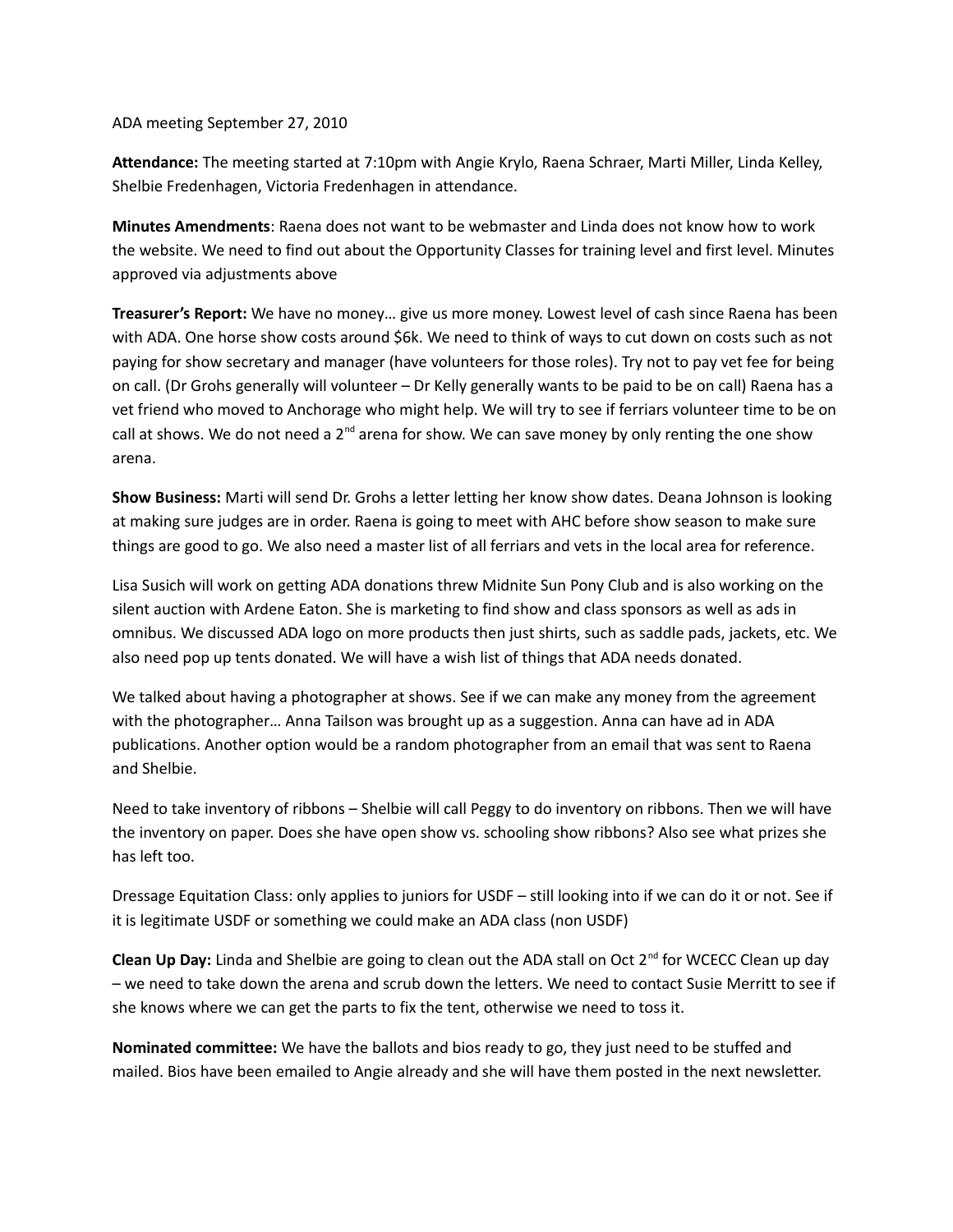Raena gave Victoria stamps and Marti helped with answering Victoria's questions. There are around 57 households are members

ADA Banquet: NOV 20<sup>th</sup> is the ADA banquet. Mary Kaye has won the Christine Anderson Award whatever ADA cannot afford to purchase for that award Deana and Linda will pay the difference. Mary Kaye is  $5<sup>th</sup>$  award winner. Silent auction contacts Lisa and Ardeen. Since we are a nonprofit  $-$  donations are tax deductable. Just make sure the folks who donate get a receipt from Raena (non profit donation slip for taxes). Have blank gift donation letter that can be filled out easily.

There were only 2 qualified winners of the Schooling Show Awards. The senior winner (Linda Kelley) volunteered to pay for the junior winner's (Mallory Reeves) award.

Email or call Linda to RSVP to banquet.

We need to get the email list with past and current ADA members and be sure to invite everyone to the Banquet this year. We will use Deana's email list and sponsor email list.

**Other notes:** Carolyn Shultz will write an article about 30 yrs of ADA – Raena will contact her

Alaska/HI: Mary Kaye is still the contact.

Hand book is in review.

Website is a work in progress.

We discussed Perfect World Dressage being posted in the upcoming news letter. The secret code for free membership is: GMOGOLD. The cost is \$15 a year, but the 1<sup>st</sup> yr free. It could be an education opportunity.

No one has heard anything about the Chamberlin dressage ring. It will probably be the same as it is this year for next year.

**The Annual Convention**: –proxy has been sent that we have no representative. Maybe Ceri Bannet will be able to attend and represent us since she is already in FL.

**ASH forum**: is Nov 6<sup>th</sup> at Jitters in Eagle River: time TBD

#### **Next Board meeting at Jitters October 25th 7pm**

Tudor and C St office can be used as an option for the next meeting

Meeting ended 8:35pm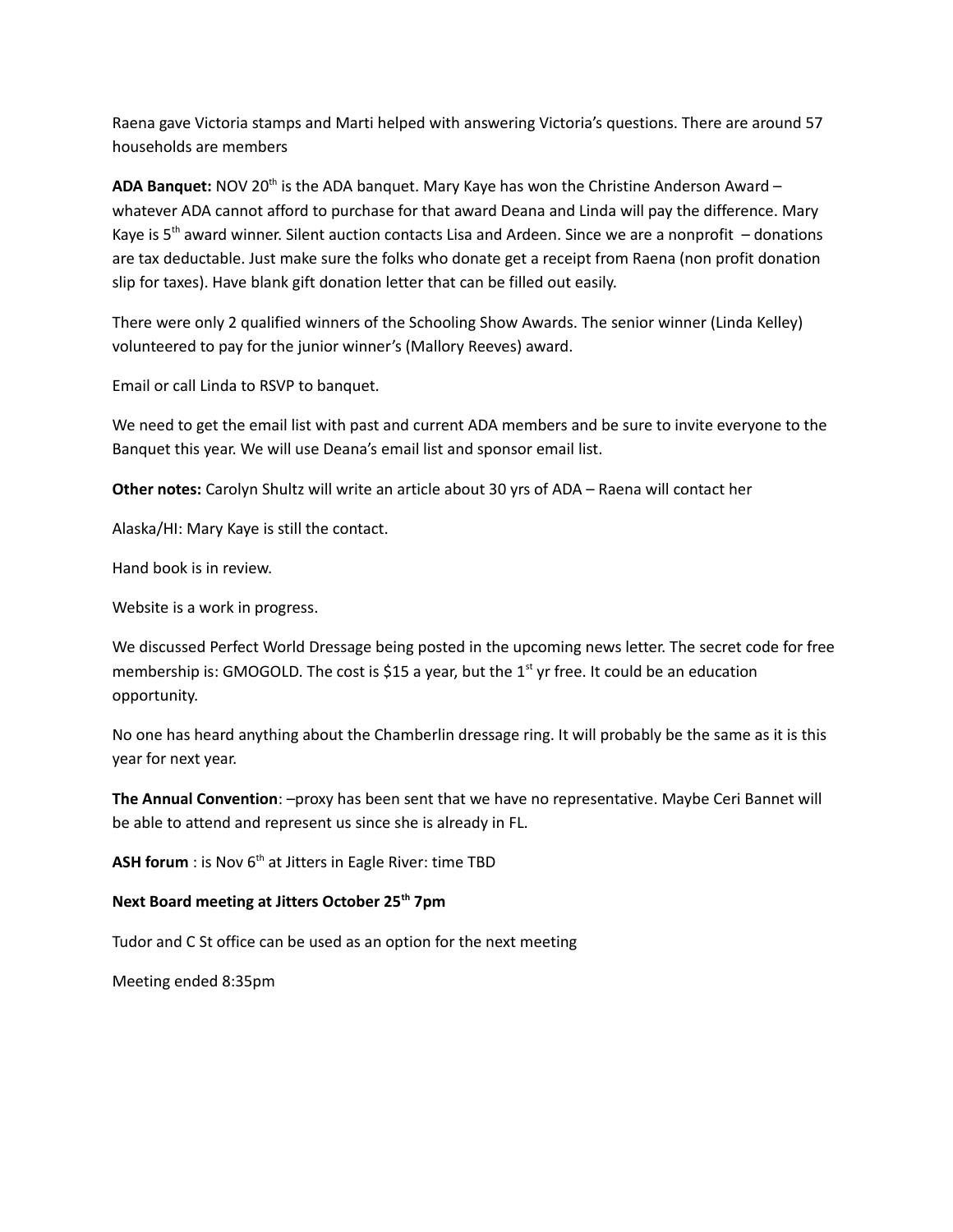#### **MINUTES OF ALASKA DRESSAGE ASSOCIATION'S AUGUST 2010 MEETING**

| PRESIDENT/OMNIBUS EDITOR: LINDA         | VICE-PRESIDENT: MARTI MILLER,       |
|-----------------------------------------|-------------------------------------|
| <b>KELLEY, 746-5994</b>                 | 694-6123, 786-7437 (w)              |
| TREASURER: RAENA SCHRAER,               | SEC'Y./WEBMASTER/Centerline Editor: |
| 830-9882                                | MARY KAYE HESSION, 345-1090         |
| SENIOR BOARD: ANGIE KRYLO,              | SENIOR BOARD: CHARLENE COHEN,       |
| 223-9647                                | 345-9074                            |
| SENIOR BOARD: SUSAN RITTER,<br>245-1747 |                                     |
| JUNIOR BOARD: AIMEE RITTER,             | <b>JUNIOR BOARD: SHELBIE</b>        |
| 245-1747                                | FREDENHAGEN, 243-5214               |

**Attendance:** The August 23, 2010 meeting began at 7:10 p.m. with a quorum of Linda Kelley, Charlene Cohen, Marti Miller, Mary Kaye Hession, Angie Krylo, Susan Ritter, and Aimee Ritter. Shelbie Fredenhagen and Raena Schraer were out of town. Jeff Ritter and Barbara Dey also attended.

**Minutes**: The June meeting minutes were approved. (There was no July meeting.)

**Treasurer's report:** Raena Schraer was out of town, but had reported that we lost money throughout this show season and she is not sure the ADA budget can withstand another such year.

# **AHC/Chamberlin:**

- Most of the dressage building improvement projects remain on our to-do list. The arena flowers looked great this year. We're not sure the replacement tent parts have been ordered; it might be simpler to get a pop-up tent for extra shelter.
- There's no date scheduled for a Chamberlin fall cleanup yet; Susan Ritter will check with AHC's Lori Hackenberger about this. The dressage storage stall still needs organizing. Shelbie Fredenhagen's horse will be stabled at Chamberlin to the end of September and it would be nice to leave the dressage arena up until then so that she can use it. We could help her take it down afterward.
- We've heard nothing further on the proposed dressage arena improvements. Susan recommended we ask Lori Hackenberger to contact ADA before any work is done so there are no surprises.

- The show committee noted that Dr. Julie Grohs had never charged us to be veterinarian-on-call at our shows, but this year she couldn't accommodate us and it was necessary to pay for a substitute vet.
- Eric Grohs has not yet been paid to be farrier for the one-day show, and Marti Miller noted that her husband had not been paid either for his day of farrier service. Susan will coordinate with Raena to be sure this gets done.
- We have all four judges for next year but have only sent out one contract so far.
- Next year's ADA shows are June 4-5 and Aug. 6-7. Sue Madden Mandas will judge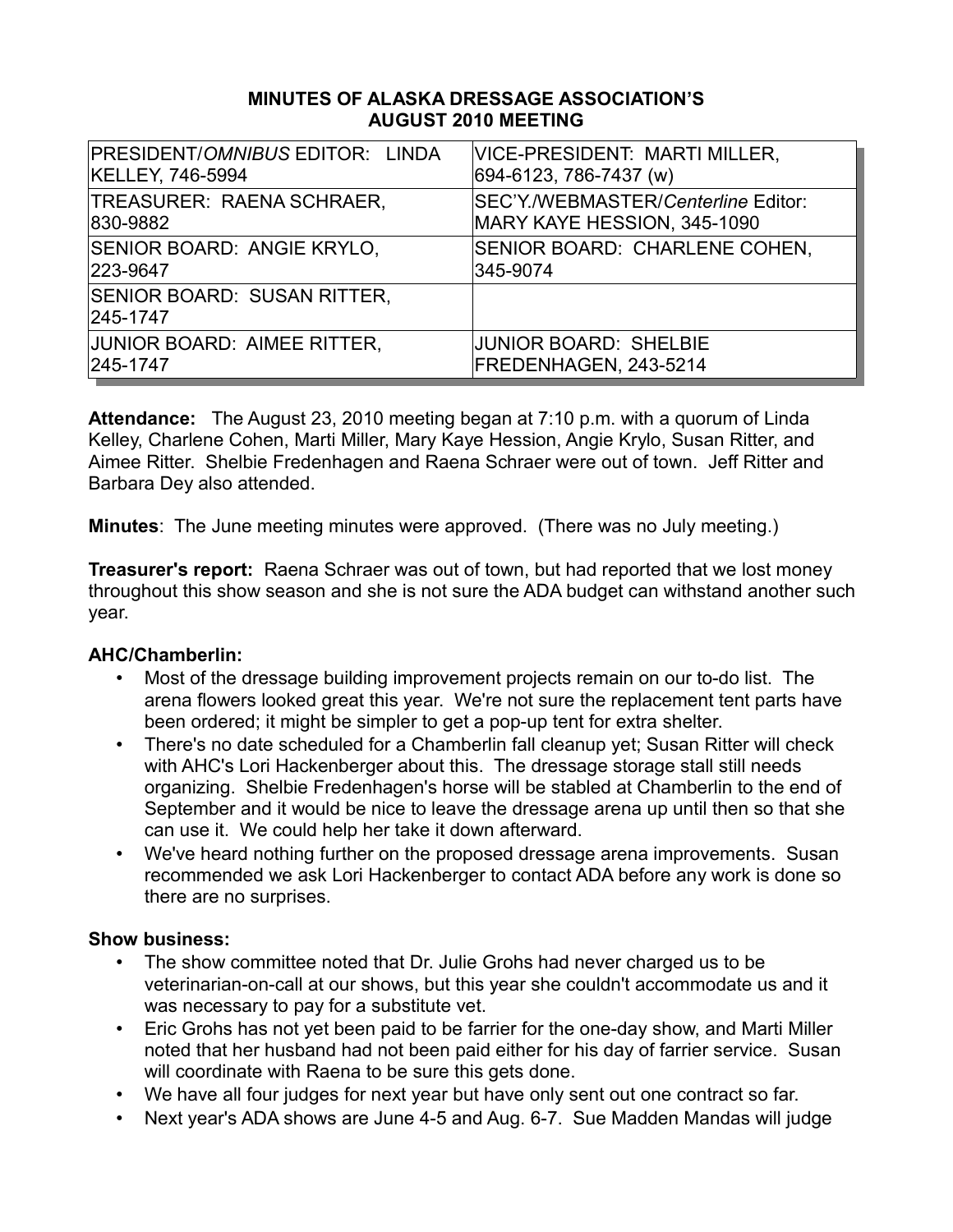our first show. A combined TD/steward will serve at the first hunter-jumper show in the Valley and then cover our first show.

- The show committee needs to confirm whether AHC plans to offer both dressage shows next year. We will send contracts out to the ADA judges but hold off for the AHC shows until their status is confirmed.
- We need to check our contract with AHC too; mowing around the arena was an issue at two shows this year, as was stall-cleaning. Perhaps we should say in the *Omnibus* that we expect the stalls to be left in a specified condition, maybe "Remove all soiled bedding and manure." The show committee will meet with Lori to be sure what she wants.
- Kerri Geppert has learned that dressage equitation classes are now only for junior riders (they used to allow adult amateurs too). Aimee Ritter pointed out that we could have an ADA class that follows the dressage equitation format but allows both classes of riders. Kerri had suggested that the ASH Dressage Medal division could follow this format, too.
- Charlene Cohen recommended we offer opportunity classes next year. For our category of shows, we could legally offer two classes at Training Level and First Level. This could help to encourage new riders. Linda Kelley pointed out there's a downside, though: opportunity classes don't count for awards and riders can't cross-enter into other classes.

# **ADA administration:**

- By Oct. 15 ADA needs to designate someone to represent us as our proxy at the USDF convention.
- With Mary Kaye Hession's impending move, we need to find someone to take over the ADA website administration. August Axtell's husband might be willing; Aimee and Raena are also interested in learning the process, and Linda already knows it.
- Thanks to Angie Krylo, who is willing to be secretary and newsletter editor.
- Charlene is hopeful that Victoria Fredenhagen would serve on this year's nominating committee. Marti Miller will check with Deana Johnson and Carolyn Schultz; possibly Susie Merritt would do it too. Charlene will email the names of proposed nominating committee members for our approval. As for board candidates, Linda, Susan, Charlene, and Aimee are all willing to be nominated again. Shelbie will be old enough to serve as a senior board member for 2011 but might be out of state for much of the year; she'll know soon whether that will happen. Other possible nominees include Rebecca Carrington, Sue Banet, Ardene Eaton, Anne Hancock, Kari Hancock, Carolyn Haddad, and Amelia Haddad.

**Handbook update:** The membership handbook update is underway.

# **Awards banquet:**

- The banquet is set for Oct. 30 at O'Malley's.
- Awards chair Peggy Bowker reported that we've been frugal in our award choices to stay within our \$750 budget. As for show awards for next summer, we have lots of prizes left over that we can use then.
- Marti will start computing awards standings and Linda will cross-check them. Charlene will also help.
- We had originally intended to offer schooling show circuit awards. However, Linda